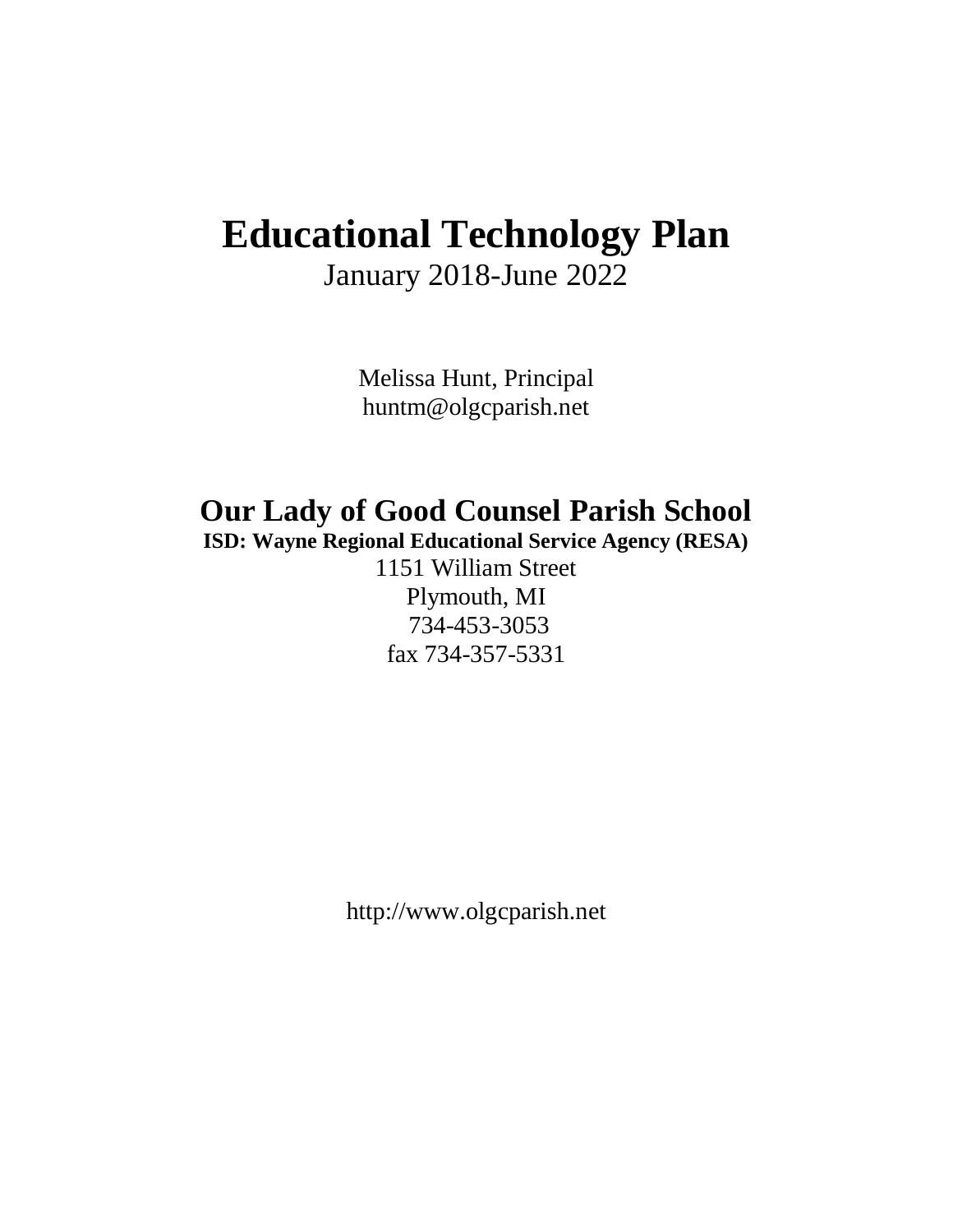## **Table of Contents**

| <b>I. Curriculum</b>                                          |  |
|---------------------------------------------------------------|--|
|                                                               |  |
|                                                               |  |
|                                                               |  |
|                                                               |  |
| <b>II. Professional Development</b>                           |  |
|                                                               |  |
|                                                               |  |
| III. Infrastructure, Hardware, Technical Support and Software |  |
|                                                               |  |
|                                                               |  |
| <b>IV. Funding and Budget</b>                                 |  |
|                                                               |  |
|                                                               |  |
| <b>V. Monitoring and Evaluation</b>                           |  |
|                                                               |  |
|                                                               |  |
| <b>Appendix</b>                                               |  |
|                                                               |  |

*The following report is submitted as a living document in process subject to evaluation for update and revisions throughout the following three-year period, including budget and/or other elements.*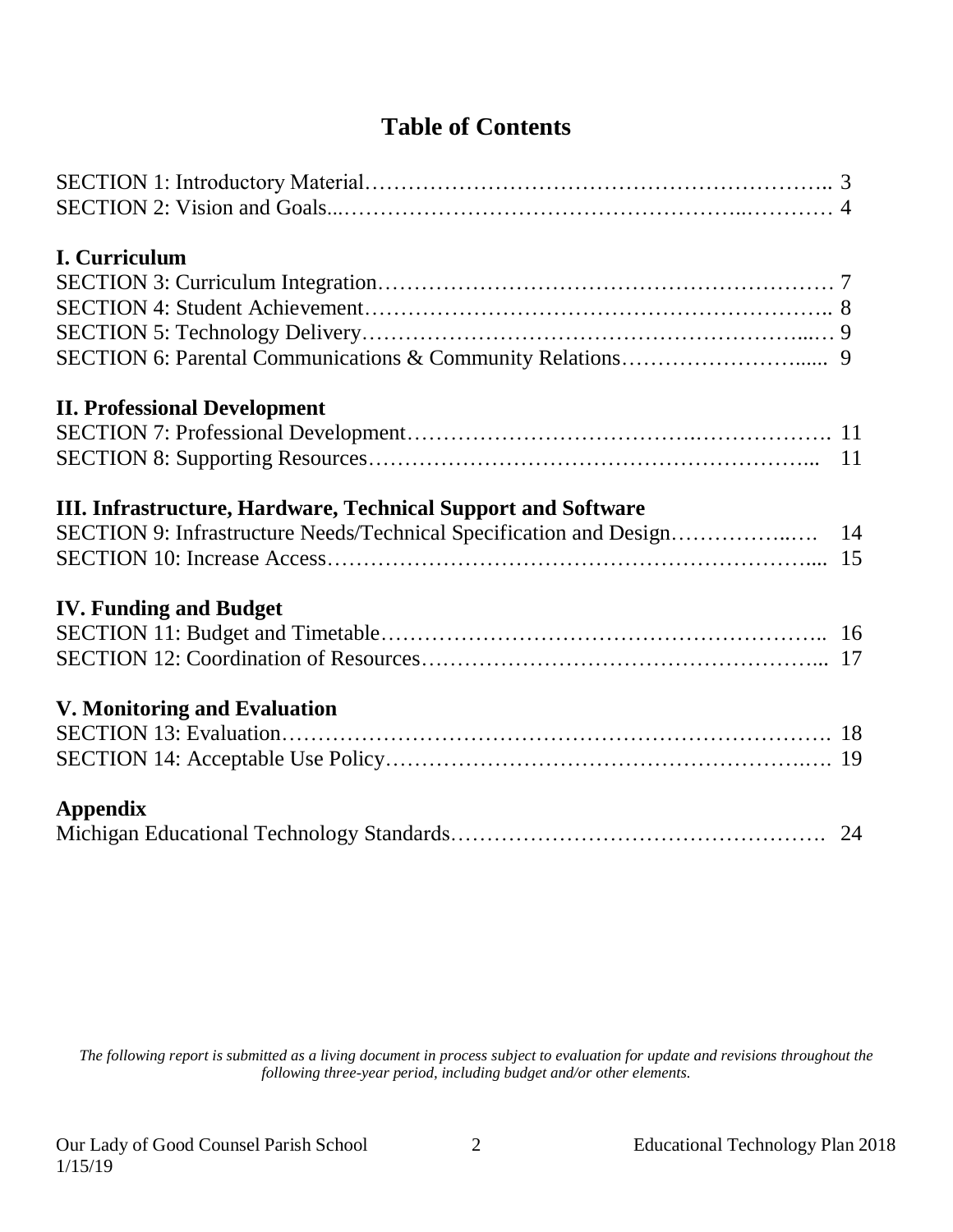## **SECTION 1: Introductory Material**

#### **Our Lady of Good Counsel Parish School Mission Statement:**

We exist to offer a life-changing encounter with Jesus and equip leaders to transform the culture.

#### **Our Lady of Good Counsel Philosophy:**

Convinced of the Church's teaching that Jesus Christ alone fully reveals what it means to be human, our philosophy at Our Lady of Good Counsel Parish School is to:

- Instruct and nurture our students in their faith journey by promoting a Christian atmosphere of love, respect, personal responsibility, and social concern.
- Provide a sound Catholic and academic foundation that encourages faith-based intellectual inquiry for future achievement in all areas of life.
- Challenge each student to use his or her God-given talents to achieve personal excellence.
- Provide a place where children are valued for their God-given uniqueness.

#### **Introduction:**

Our Lady of Good Counsel School opened in 1949 with six grades consisting of 310 students. The school expanded in 1954 with 497 students. In March of 1960 an eight-room addition was added to the school, doubling the capacity. The enrollment reached 581 students. In 2001 the church building on Penniman was renovated into four junior high classrooms, a science lab, a music room, a chapel, and a commons area. The renovation allowed for the opening of two half day kindergarten classes. The Our Lady of Good Counsel School Campus consists of two school buildings, along with two parish office buildings. These buildings hold all classrooms for preschool-eighth grade.

#### **Demographics: Number includes Pre-K and Kindergarten**

#### **Total # of Students = 457**

- **1.** Amer. Indian: 0
- **2.** Asian: 2
- **3.** Black/African American: 5
- **4.** Hispanic: 11
- **5.** White: 427
- **6.** Multi-racial: 12

#### **Certified Teachers = 20 (Teachers with a Master's Degree = 10)**

- **1.** Provisional: 1
- **2.** Professional: 13
- **3.** Continuing: 6
- **4.** Permanent: 0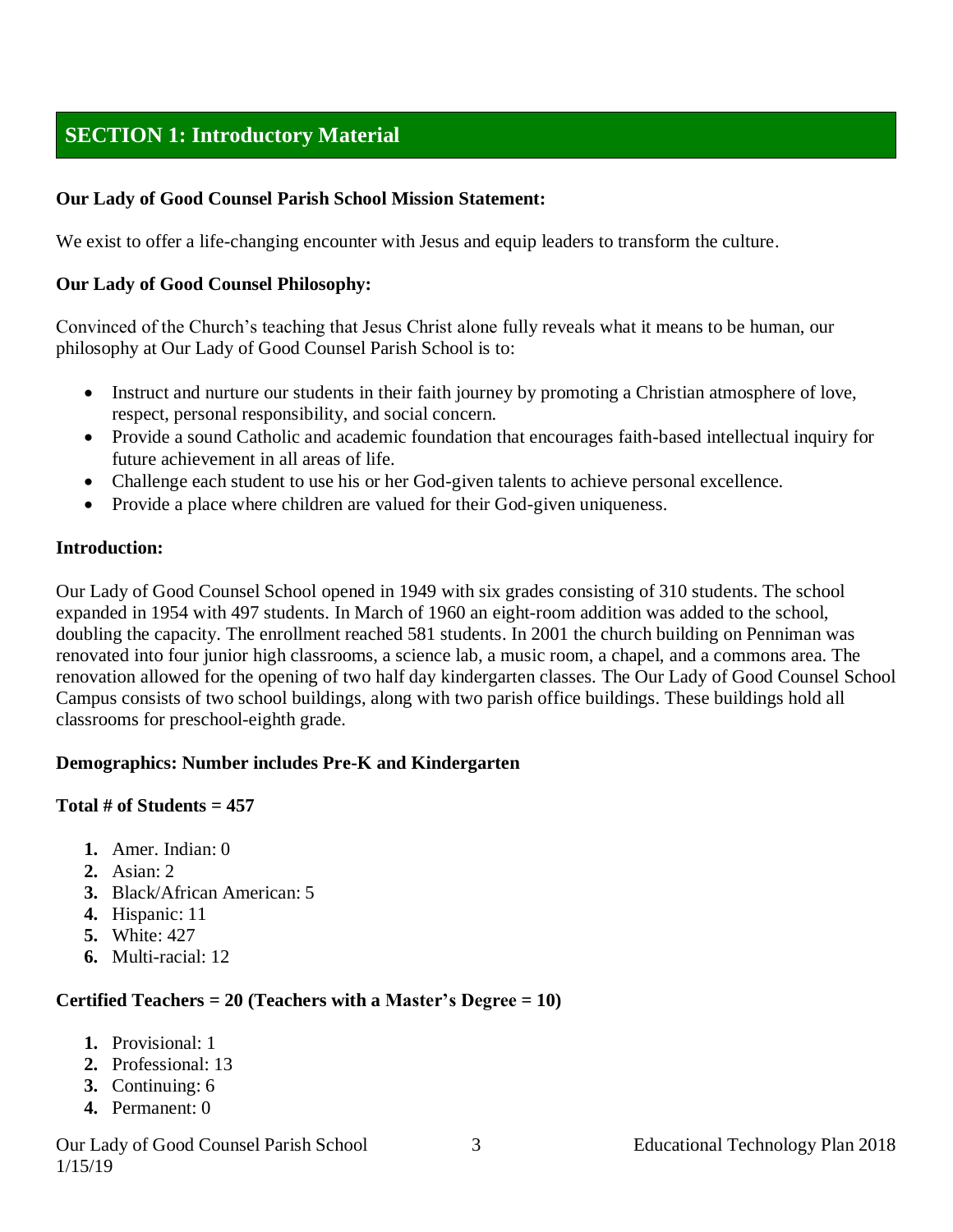## **SECTION 2: Vision and Goals**

#### **Vision Statement for Technology:**

The goal of Our Lady of Good Counsel school is to utilize technology for the purpose of fostering Gospel values, promoting lifelong learning, and improving teaching and technological literacy in a changing technological world. Our Lady of Good Counsel School will use technology as a tool to share knowledge, to incorporate real world applications, to communicate within and beyond the school community and to allow students to interact with our world.

#### **Goals:**

• All students shall have access to computer instruction and usage to gain technical knowledge that will provide benefits for their continued academic development.

#### **Action Steps:**

- 1. Students will use the computer lab for computer instruction that aligns with state and core standards.
- 2. Students will engage in using technology across the curriculum.
- 3. Students will learn about the impact of technology on individuals and society.
- 4. Students will be taught that ethical decisions must be made in relationship to technology usage and to the use of information generated by computer programs and apps.
- 5. Students will learn to become selective in choosing and using the vast resources of information.
- 6. Students will apply appropriate technologies to critical thinking, creative expression, problemsolving and decision-making skills.
- 7. Students will use technologies to input, retrieve, organize, manipulate, evaluate and communicate information.
- 8. Students will learn to be smart digital citizens.
- Use technology to enhance academic development, classroom instruction, and parent communication. **Action Steps:**
	- 1. All staff within the school shall be offered opportunities to improve their technical competency.
	- 2. All staff will utilize technology to aid student instruction and for professional development. Staff will have access to technology assets for curriculum development, student evaluation, parent communication, and remote learning.
	- 3. Provide staff development support and training to analyze and interpret academic achievement data to help determine how to best serve students, programs, and the school.
	- 4. Hold staff technology meetings when appropriate to share and support best practices in technology and to introduce emerging trends in technology.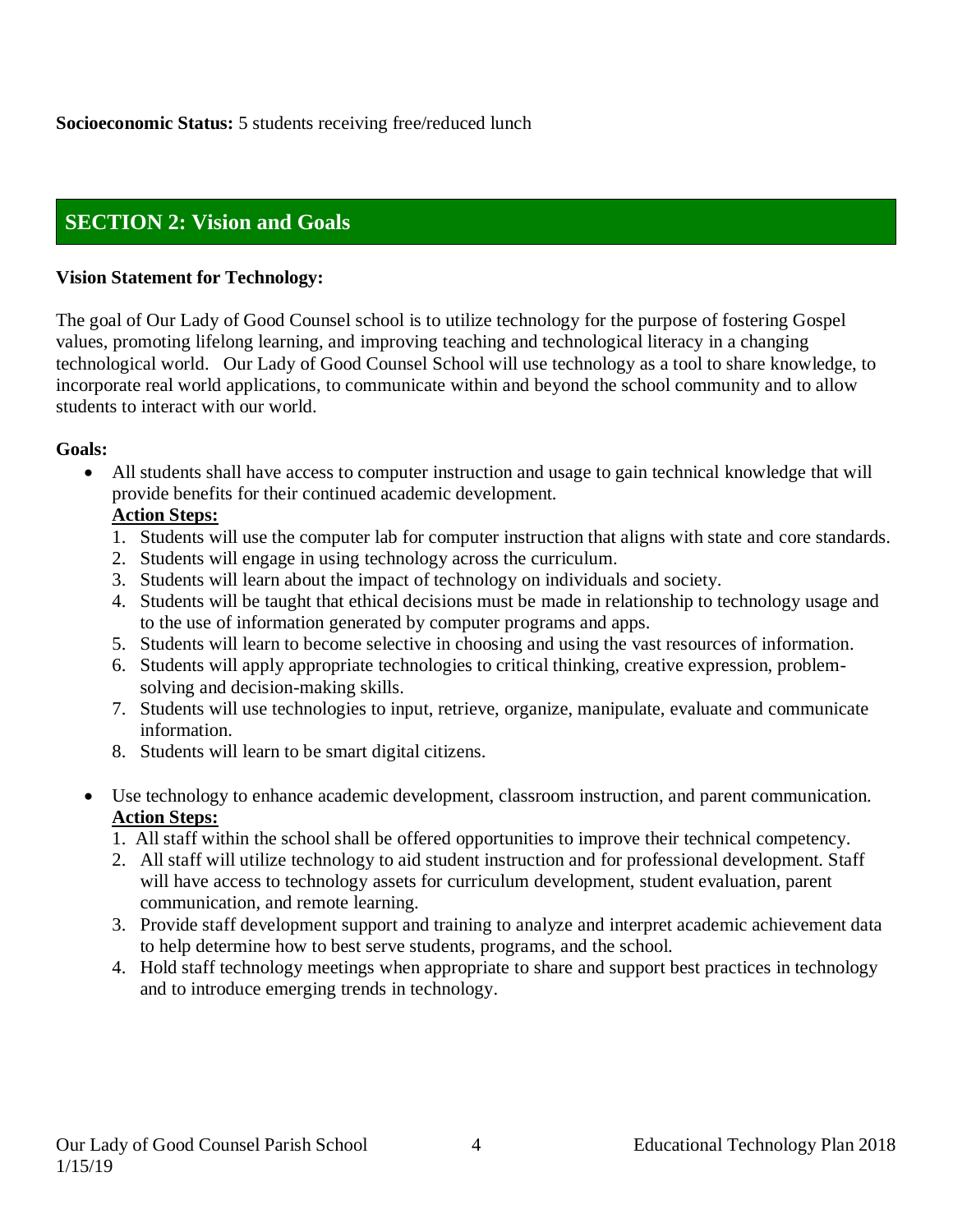- Continue to support technology in the annual school budget. **Action Steps:**
	- 1. Assess the technology needs of Our Lady of Good Counsel Parish School on a yearly basis and provide a report to the school administration.
	- 2. Continue to maintain a dedicated fund for technology that is within the annual budget.
	- 3. The Technology Committee will meet when appropriate to review and support technology needs for Our Lady of Good Counsel Parish School.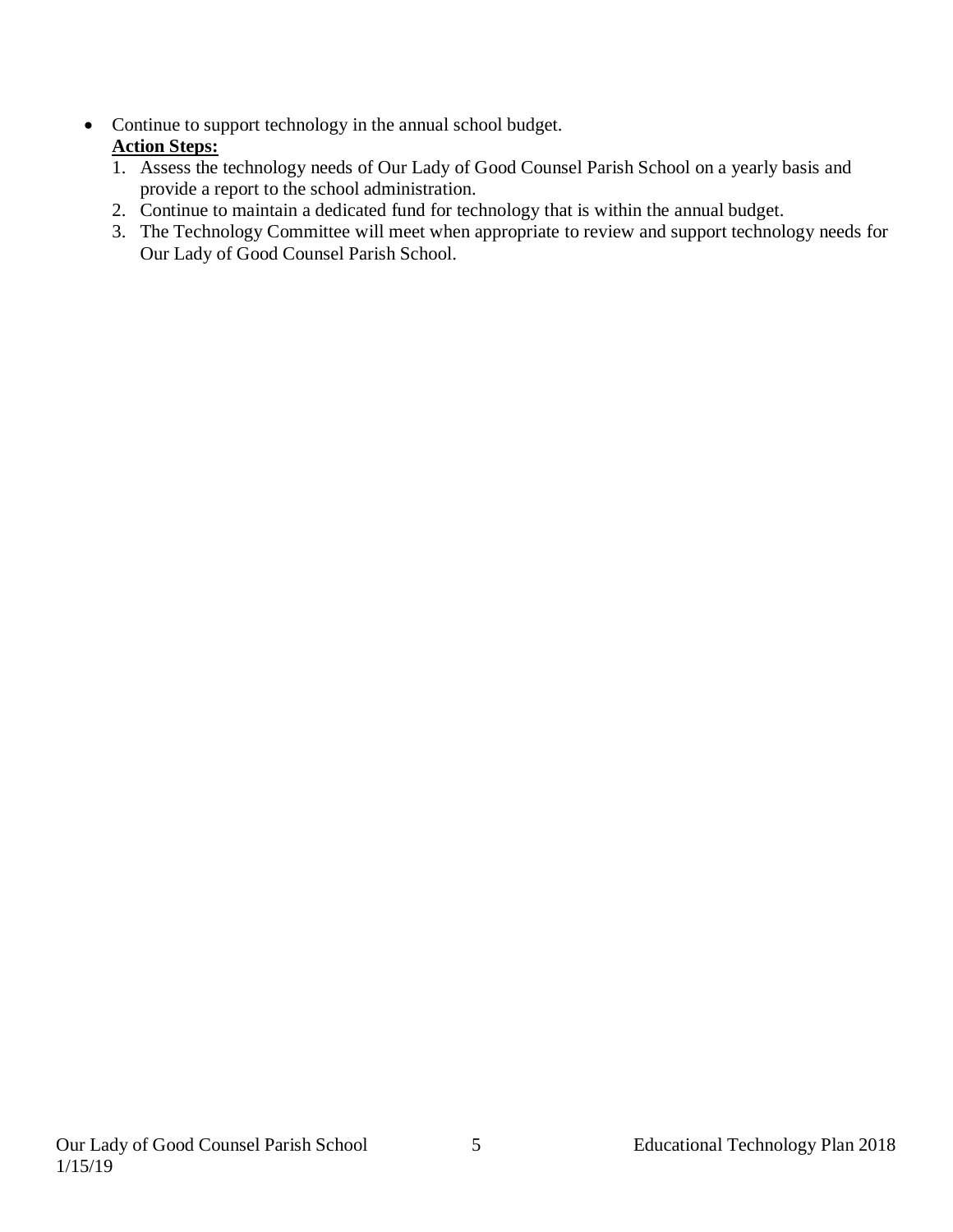## **Curriculum**

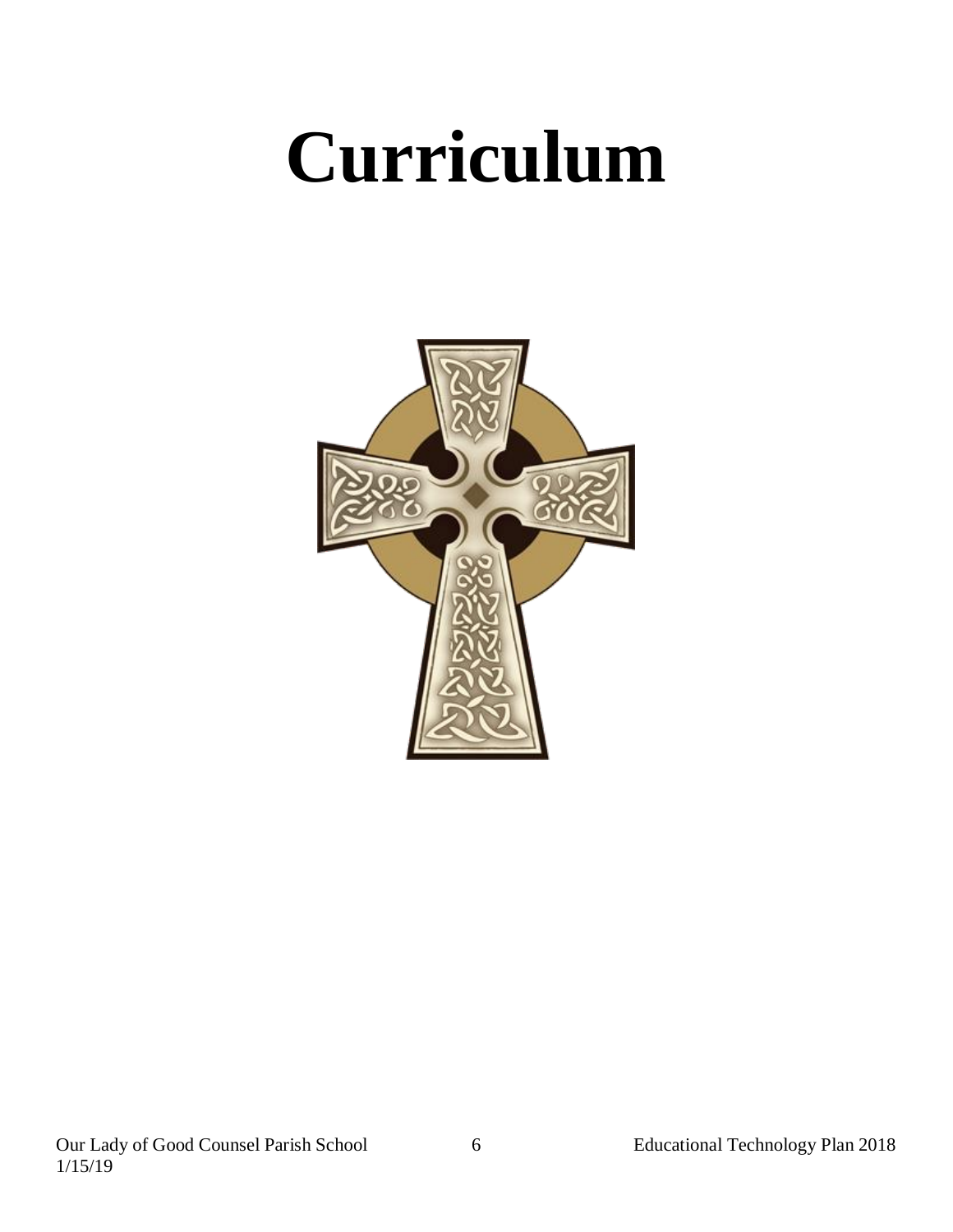## **SECTION 3: Curriculum Integration**

*Goals and strategies, aligned with challenging state and national standards, for using telecommunications and technology to improve teaching and learning.*

School technology goals have been aligned with state and national technology standards, state and federal mandates and existing district documents, including:

- Michigan Educational Technology Standards (METS)
- National Common Core
- International Society for Technology Education (ISTE)
- Michigan Curriculum Framework
- Archdiocese of Detroit K-12 Computer Education Curriculum
- School goals, belief statements, and curriculum philosophy
- Best practice research and district practice of technology integration across curricular areas.

The school will utilize the Michigan Educational Technology Standards as listed in full in the appendix.

#### **Description of Strategies & Curriculum:**

Technology will be used as a tool for students to learn and practice grade-level content. Students will produce original works to present their knowledge of grade-level content and technological aptitude, facilitating assessment. Students will use multiple devices, software and applications; while working collaboratively and/or individually to learn and produce work.

Curriculum will be utilized which incorporates the following and more:

- Problem solving
- Introduction to computer programming
- Word processing
- Keyboarding
- G Suite for Education
- Web 2.0 tools
- Web creation
- Technology vocabulary/history
- Graphic design/visual learning
- Introduction to blogging and social media
- Apple applications for A/V production
- Google Earth
- Digital citizenship
- Office applications including MS Office, Google apps, Pages, Keynote, and Numbers
- Use of grade-level appropriate websites
- Development of mouse skills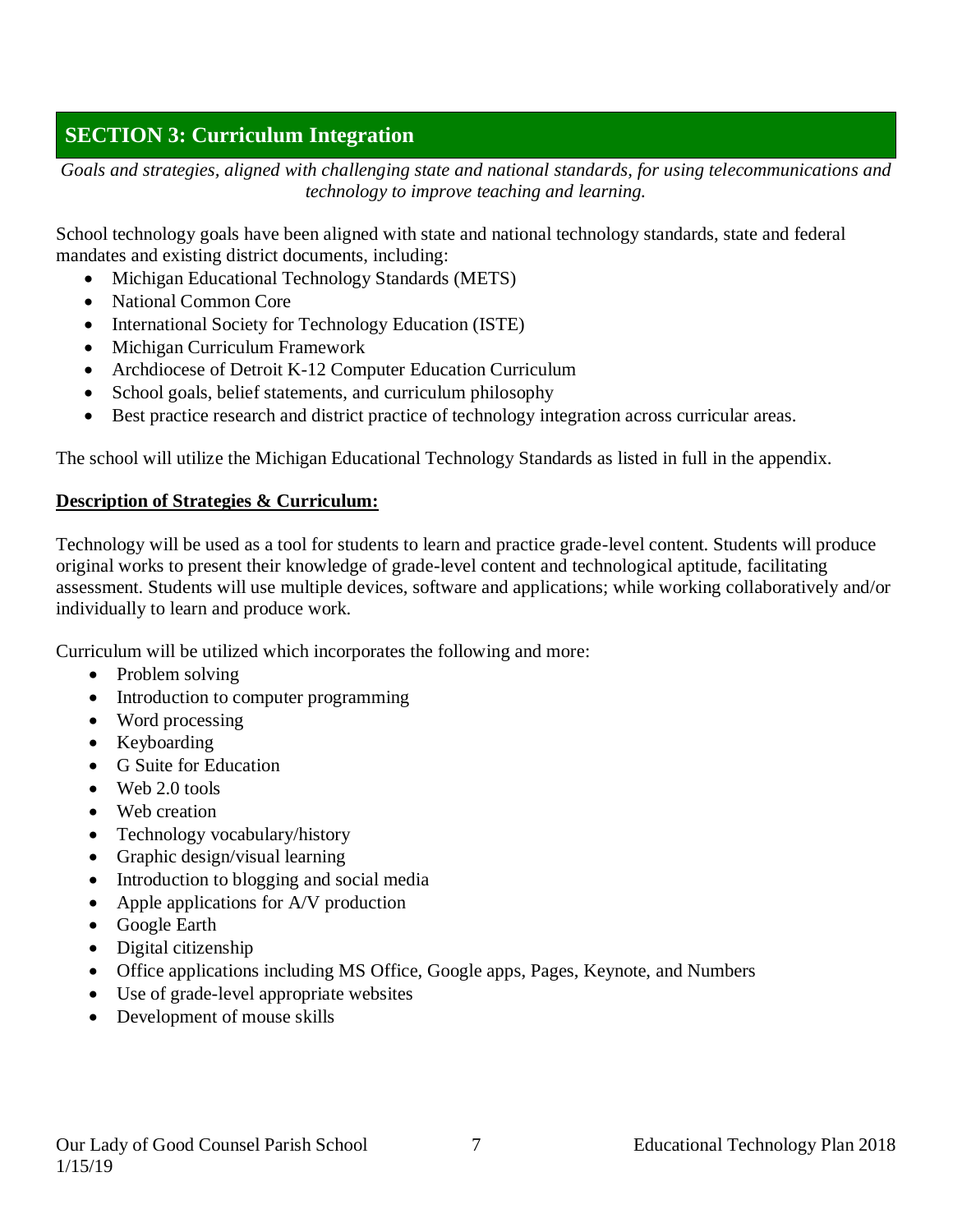| Grade level    | Mouse skills  | Vocabulary<br>Technical | Problem Solving | Keyboarding   | Office Applications | Internet Use | Search & Research | Graphics/Visual<br>earning | Programming | Robotics | Citizenship<br>Digital | and<br>related apps<br>Use of tablets |
|----------------|---------------|-------------------------|-----------------|---------------|---------------------|--------------|-------------------|----------------------------|-------------|----------|------------------------|---------------------------------------|
| K              | $\mathcal{N}$ | V                       | V               |               |                     | $\sqrt{}$    |                   | $\sqrt{ }$                 |             |          | V                      | V                                     |
| 1              | $\mathcal{N}$ | V                       | $\sqrt{}$       |               |                     | $\sqrt{}$    |                   | $\sqrt{ }$                 |             |          | V                      | V                                     |
| $\overline{2}$ |               | V                       | V               |               |                     | N            |                   | $\sqrt{ }$                 |             |          | V                      | N                                     |
| 3              |               | V                       | $\sqrt{ }$      | N             | N                   | $\sqrt{ }$   | N                 | N                          |             |          | V                      | $\mathcal{N}$                         |
| 4              |               | V                       | $\sqrt{}$       | $\mathcal{L}$ | N                   | N            | V                 | $\mathcal{N}$              | N           | V        | V                      | N                                     |
| 5              |               | $\sqrt{ }$              | V               | V             | $\sqrt{ }$          | $\sqrt{}$    | $\sqrt{ }$        | $\sqrt{ }$                 | $\sqrt{}$   | V        | V                      | V                                     |
| 6              |               | V                       | V               | N             | V                   | $\sqrt{}$    | V                 | N                          | $\sqrt{}$   | V        | V                      | N                                     |
| $\overline{7}$ |               | $\sqrt{ }$              | $\sqrt{}$       | V             | V                   | $\sqrt{}$    | V                 | V                          | $\sqrt{}$   | V        | V                      | $\mathcal{N}$                         |
| 8              |               | $\sqrt{ }$              | V               | V             | $\sqrt{ }$          | $\sqrt{}$    | $\sqrt{ }$        | $\sqrt{ }$                 | $\sqrt{}$   | V        | $\sqrt{}$              | $\sqrt{}$                             |

## **SECTION 4: Student Achievement**

*Strategies that are based on research and that integrate technology into curricula and instruction, for purposes of improving student academic achievement and a timeline for that integration.*

Computers and related technologies are an essential part of society. Our students must learn to use technology for creating, accessing, and utilizing information. The integration of technology into all curricular areas will support and enhance learning. Since students and educators must respond to technological changes, the educational technology program will prepare learners to use technology efficiently, responsibility, and ethically throughout their personal and professional lives.

- In order to function effectively in society, students need to acquire the skills and knowledge necessary to be 21<sup>st</sup> Century learners.
- The school community must demonstrate a commitment to the continued support and maintenance of up-to-date computer technology.
- By modeling technology use, educators foster positive attitudes and acceptance of the computer as a tool.
- Technology is a tool that enhances the development of skills including writing, problem-solving, decision-making, presentations, research, personal productivity, and communication.
- Relevant technology experiences must be integrated into all content areas.
- Content standards and benchmarks determine the selection of computer software and hardware.
- The awareness of legal, ethical, and district policy issues related to computer technology is an essential part of technology.
- In order to reinforce and maintain computer technology skills, the school must provide students with regular access to computer technology during the school day.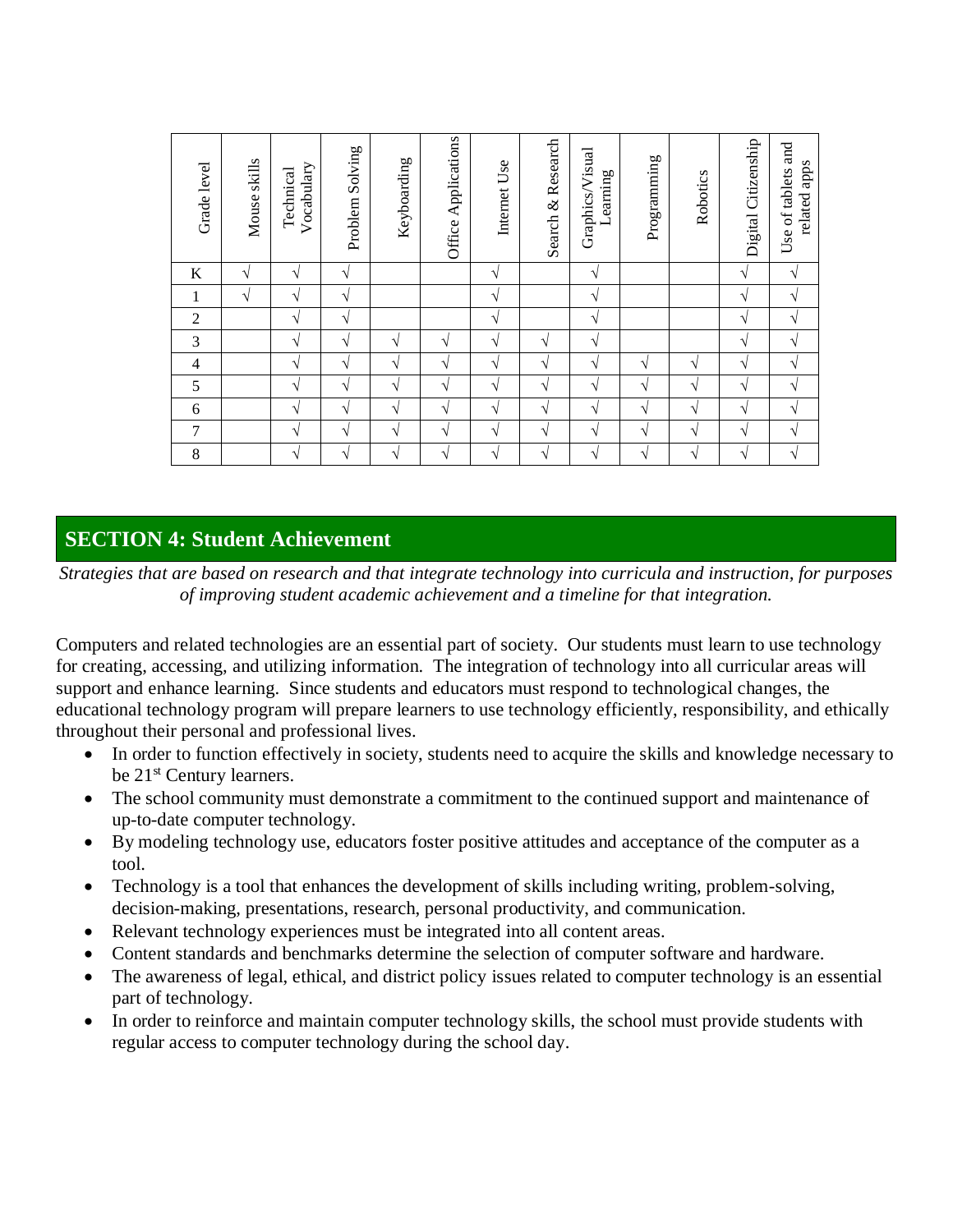## **SECTION 5: Technology Delivery**

*Strategies for the delivery of specialized or rigorous courses and curricula through the use of technology, including distance learning technologies.*

- The staff has wired and WiFi Internet access to support using distance learning technology for classroom instruction and professional development.
- Staff has access to interactive whiteboards in their classrooms for student instruction.
- The staff utilizes several online professional development training programs and webinars.
- The teaching staff uses online grading through Gradelink
- The staff uses online communication through emails and Gradelink to communicate with families.

Students:

- Have filtered Internet access to support instruction.
- Have network computer accounts to store their documents.
- Have access to presentation tools in their classrooms and computer lab to assist with cross curricular oral presentations.

## **SECTION 6: Parental Communications & Community Relations**

*Strategies to promote parental involvement and to increase communication with parents and community, including a description of how parents and community will be informed of the technology that will to be used with students.*

- Technology Plan will be available on the school website.
- All teachers have school e-mail accounts available for communication purposes.
- Gradelink is utilized as a communication tool between the school and parents for announcements, class assignments, information, downloadable forms, and newsletters.
- All teachers have a professional webpage to support academic success though Gradelink.
- Members of the Technology Committee include the technology coordinator, computer teacher, assistant principal and principal. Teachers' input is welcome at all meetings.
- The Technology Committee annually reviews and evaluates the technology plan.
- The current approved Technology Plan is available in the school office and upon request for our Our Lady of Good Counsel community to see. Parent input and suggestions are always welcomed.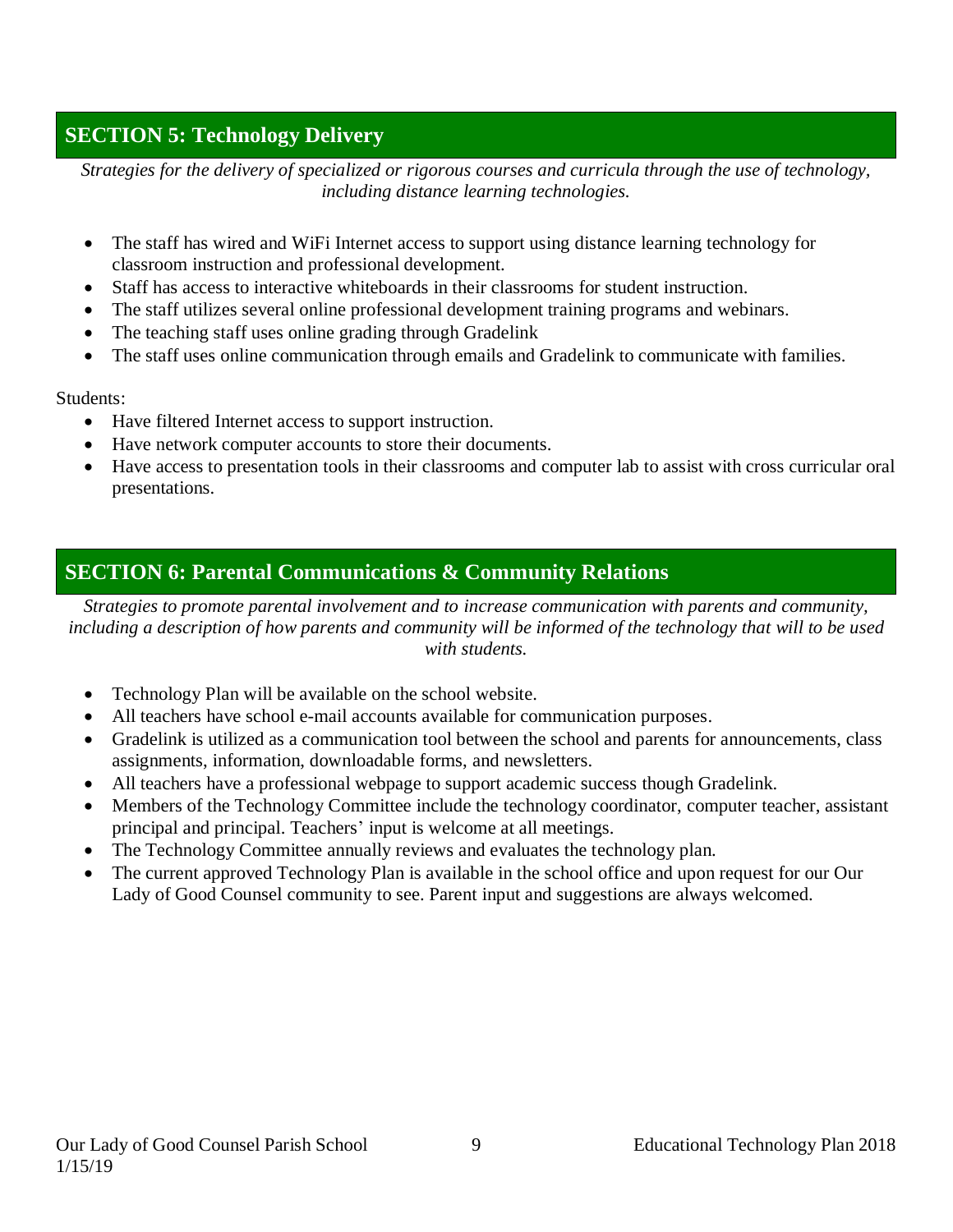## **Professional Development**

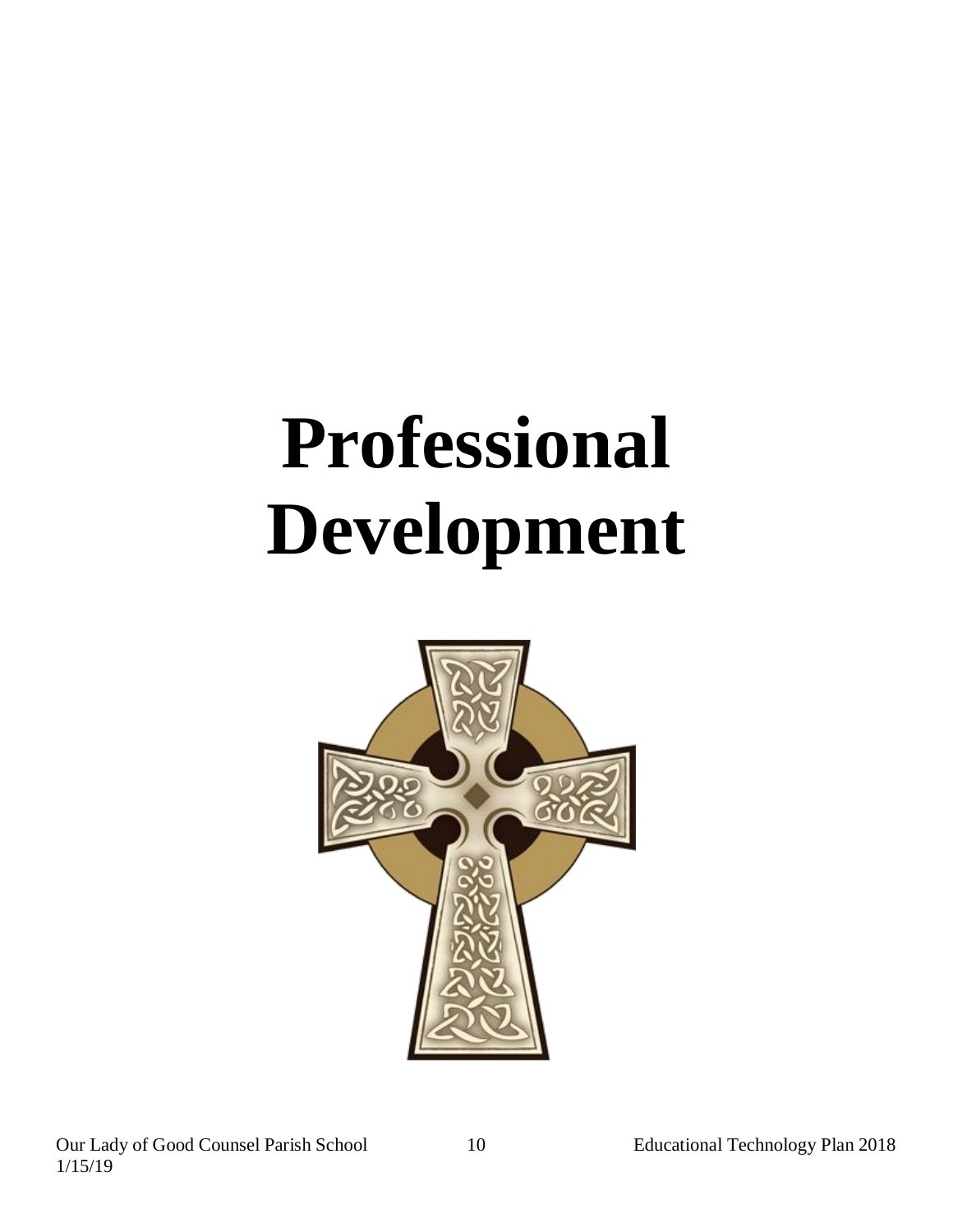## **SECTION 7: Professional Development**

*Strategies for providing ongoing, sustained professional development for teachers, principals, administrators, and school library media personnel to ensure staff know how to use the new technologies to improve education or library services.*

#### **Ongoing, Professional Development:**

Our Lady of Good Counsel Parish School will provide professional development related to modeling ethical uses of information and recognizing plagiarism and other inappropriate uses. Teachers will be encouraged to attend professional development in technology areas in order to share the learned skills with their peers.

Professional Development:

- Technology support sessions are incorporated into staff development meetings and can be scheduled with the technology coordinator when one-to-one training is desired.
- School faculty meet by division level to share best practices for using technology to support student learning.
- On-going Gradelink training provides the framework and foundation for the computer software to be used for communicating online with parents.

Teacher Outcomes:

- Teachers are facilitating students use of technology
- Teachers are using the internet as a resource to integrate core curriculum, extended core curriculum and technology.
- Teachers are adapting to new technology.
- Teachers are participating in online curriculum mapping; mapping a new subject each year until all subjects are mapped.
- Best practices are being shared within the professional learning community.
- Best practices were shared at a professional development using the new software of Microsoft 2010, including how to create newsletters for families and a school's newspaper.
- Teachers are using Google docs. to support learning in the classroom.

## **SECTION 8: Supporting Resources**

*Strategies and supporting resources such as services, software, other electronically-delivered learning materials, and print resources that will be acquired to ensure successful and effective uses of technology.*

Additional resources that support school technology professional development are listed below:

- Wayne County RESA consultants (video streaming, library automation software)
- Michigan Association for Computer Users in Learning (MACUL) & MACUL Conference
- Online training webinars by Gradelink; Mosyle Corporation; Apple, Inc.; Google; Microsoft; Cisco; others.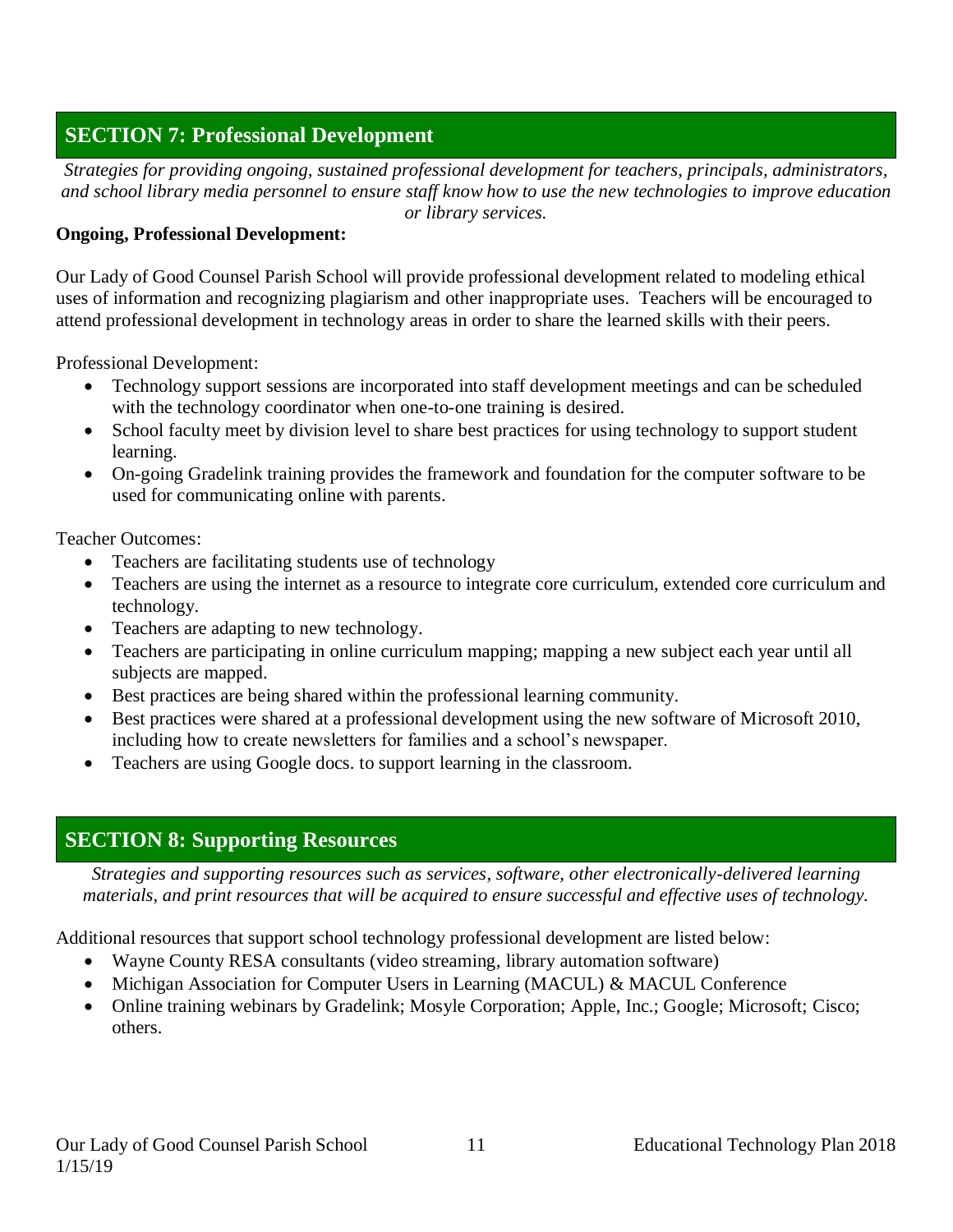School Computer Support Staff

- Computer Teacher
- Greg Budde-Technology coordinator
- Elizabeth Ross-Principal

School Technology Committee (quarterly meetings as necessary):

- Greg Budde-Technology Coordinator
- Elizabeth Ross-Principal
- Lauren Kowalski-Committee representative for grades prekindergarten to 2
- Jen Kraus-Committee representative for grades 3 & 4
- Rita Paterra-Committee representative for grades  $5 & 6$
- MaryBeth Nicholas-Committee representative for grades 7 & 8

Policies and Manuals

- Acceptable Use Policy for Computers
- Our Lady of Good Counsel School Curriculum
- Mission Statement
- Student Code of Conduct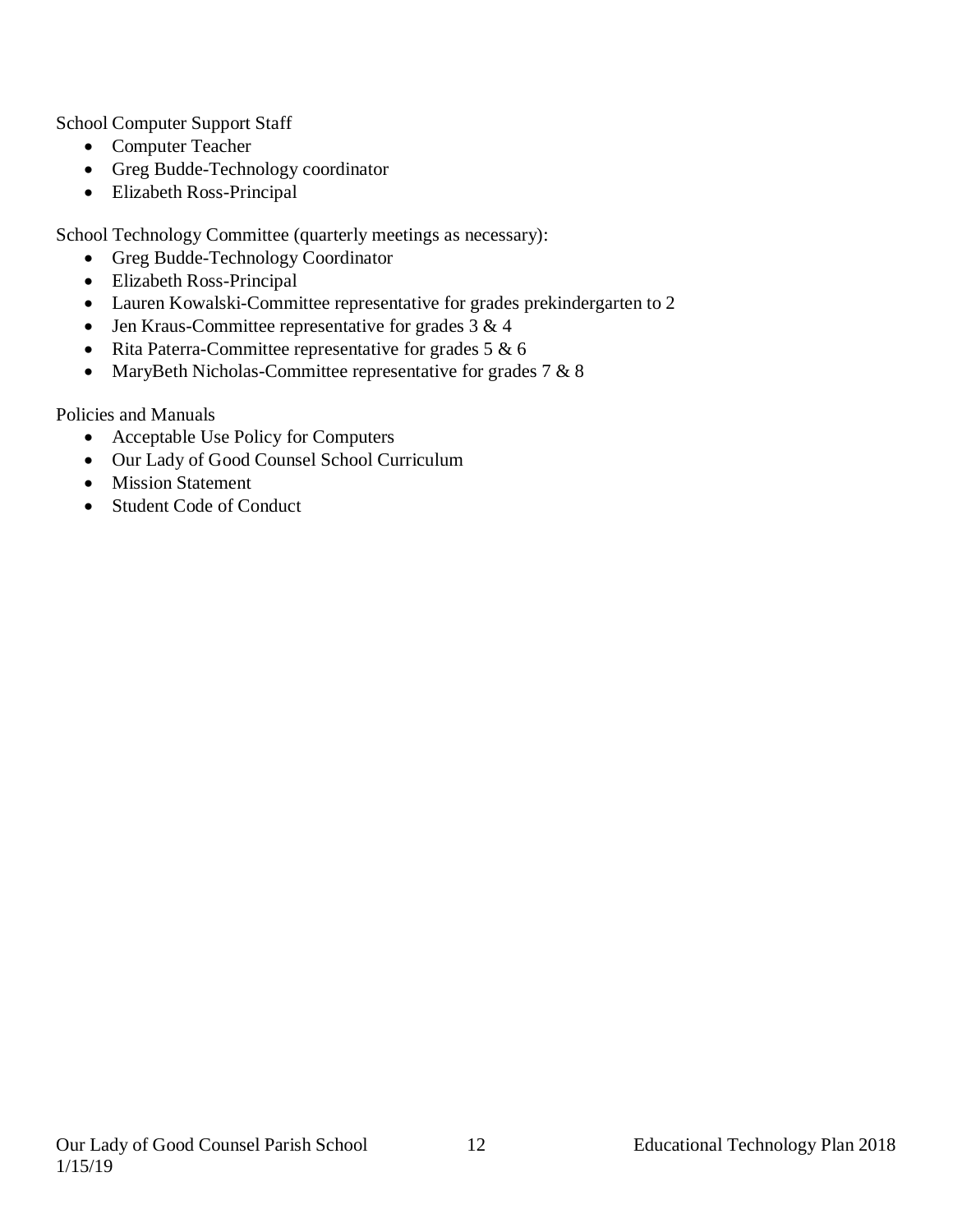## **Infrastructure, Hardware, Technical Support, and Software**

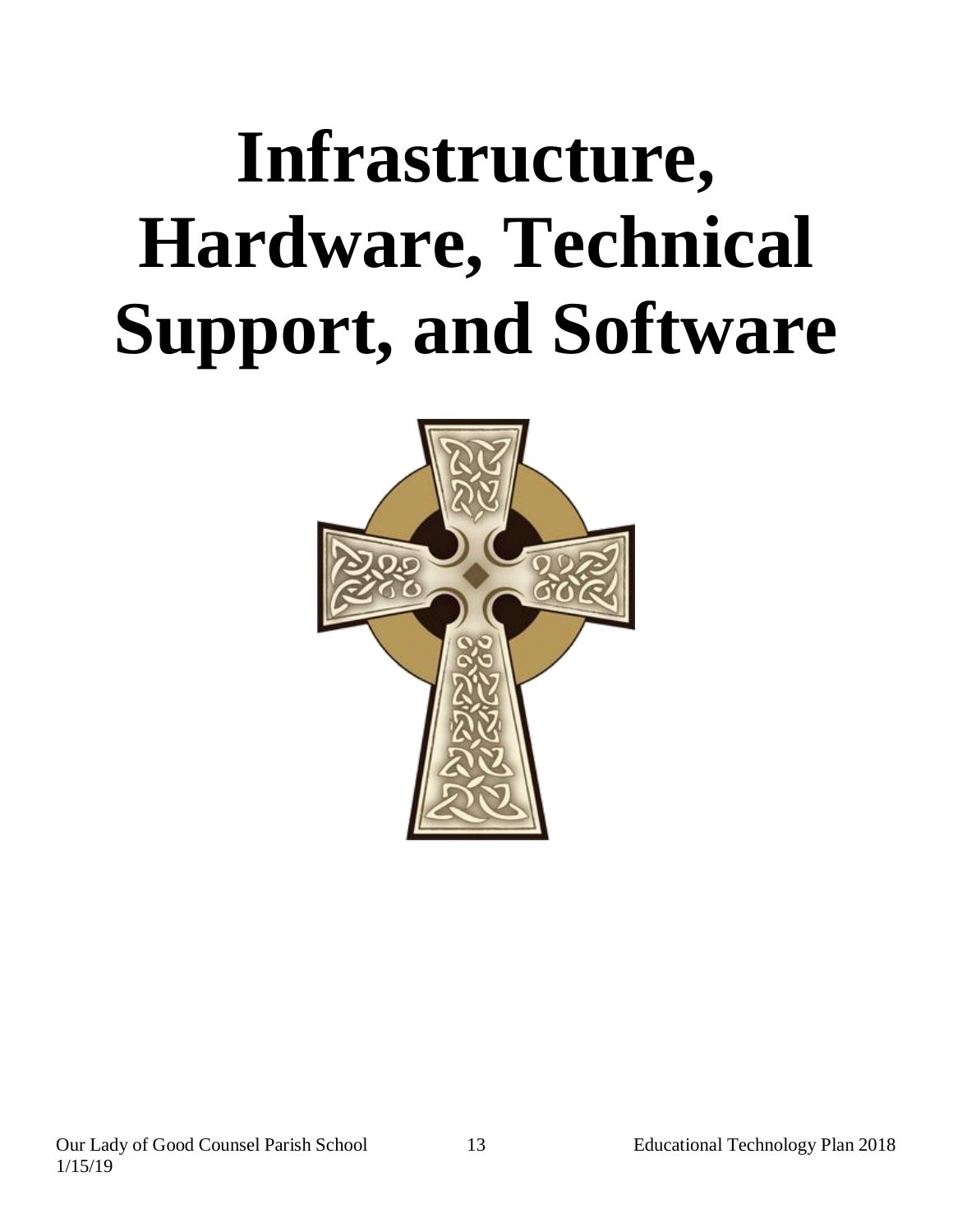## **SECTION 9: Infrastructure Needs/Technical Specification, and Design**

*Strategies to identify the need for telecommunication services, hardware, software, and other services to improve education or library services, and strategies to determine interoperability among the components of the technologies to be acquired.*

### **Current Status of Technology:**

### *Computer Lab*

- 26 Mac computers
- MacPro run the latest Apple Server application
- Epson projector and screen

## *Classroom Use:*

- Classroom iMacs as requested by teachers
- Interactive whiteboards (SMART Technology or Promethean) with Epson projectors
- Classroom iPads in K-2, iPad carts for the grade  $3 \& 4, 5 \& 6$ , and  $7 \& 8$  divisions
- All school staff members have Apple MacBook Air or MacBook Pro laptops provided by the parish that are capable of running the latest version of macOS.

## *Office*

- 2 Apple iMacs of running the latest version of macOS, Apple MacBook Air and MacBook Pro laptops provided by the parish that are capable of running the latest version of macOS
- 1 RICOH 8100S enterprise printer/copier
- RICOH color multifunction fax, scanner, copier.
- 1 HP LaserJet network printer

## *Building/Classrooms*

- Interactive whiteboards and projectors in all instructional classrooms
- Ethernet connections in all classrooms
- Wireless Internet access throughout the school campus

## *Software*

- Microsoft Office Suite (currently Office 2016) is on an annual enrollment for education solution (EES) license renewal.
- G Suite software applications
- Apple Pages, Keynote, Numbers, GarageBand, iMovie, iTunes, Photos, and others are included with computer purchases.
- Special software packages for Lego robotics are used by the advanced computer elective class.
- A number of iOS applications are installed on the school iPads via the Apple Volume Purchase Program (VPP).
- Mosyle Manager is licensed for mobile device management (MDM) for iPads and Macintosh computers.
- Staff members are encouraged to use either the free Sophos Antivirus for Macintosh or the free Intego VirusBarrier software.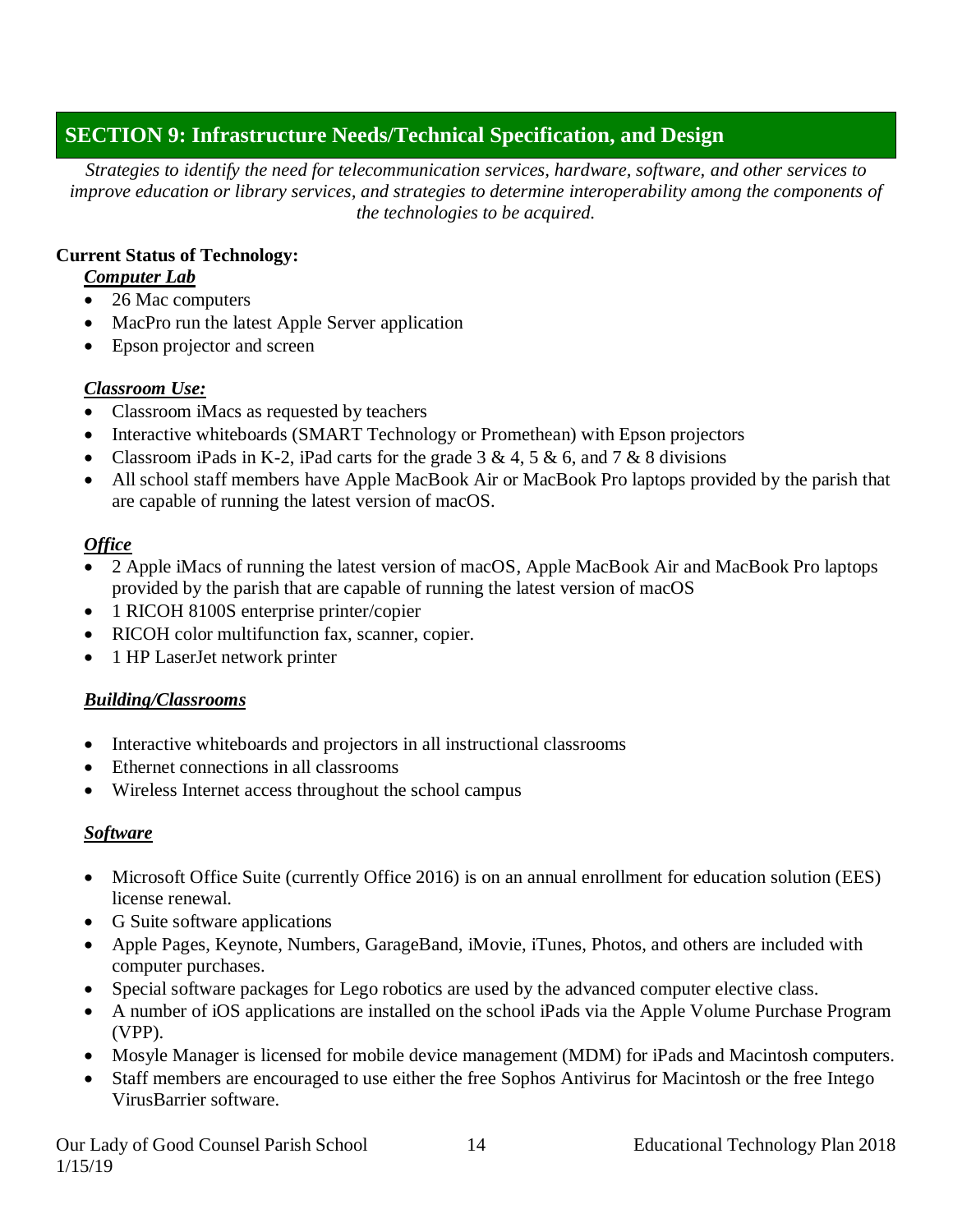- Gradelink software is licensed on an annual basis
- Securly (Internet filter) licenses are renewed as they reach expiration.

#### **Technology to be acquired:**

- Our next major technology initiative will likely be upgrading from interactive whiteboards to interactive panels. We anticipate completing this equipment upgrade before the start of the 2018-19 school year.
- We will also be considering upgrading our older iPad 2s, while possibly starting a 1:1 initiative in the upper grades.

#### **Upgrading Timeline for next 5 years.**

- Licensed software (MS Office, Mosyle Manager, etc.) is renewed annually and the costs are included in the annual technology budget.
- Our current equipment lease with Apple, Inc. ends in June of 2019. We will consider replacing student and teacher devices at that time.

#### **Technical Support**

- Technology coordinator will provide necessary support and maintenance services for all computer and classroom technology.
- Additional IT support for faculty from computer teacher.

## **SECTION 10: Increase Access**

*Strategies to increase access to technology for all students and all teachers.*

• There are very few students who currently do not have access to technology. For those students we make our computer lab available when needed.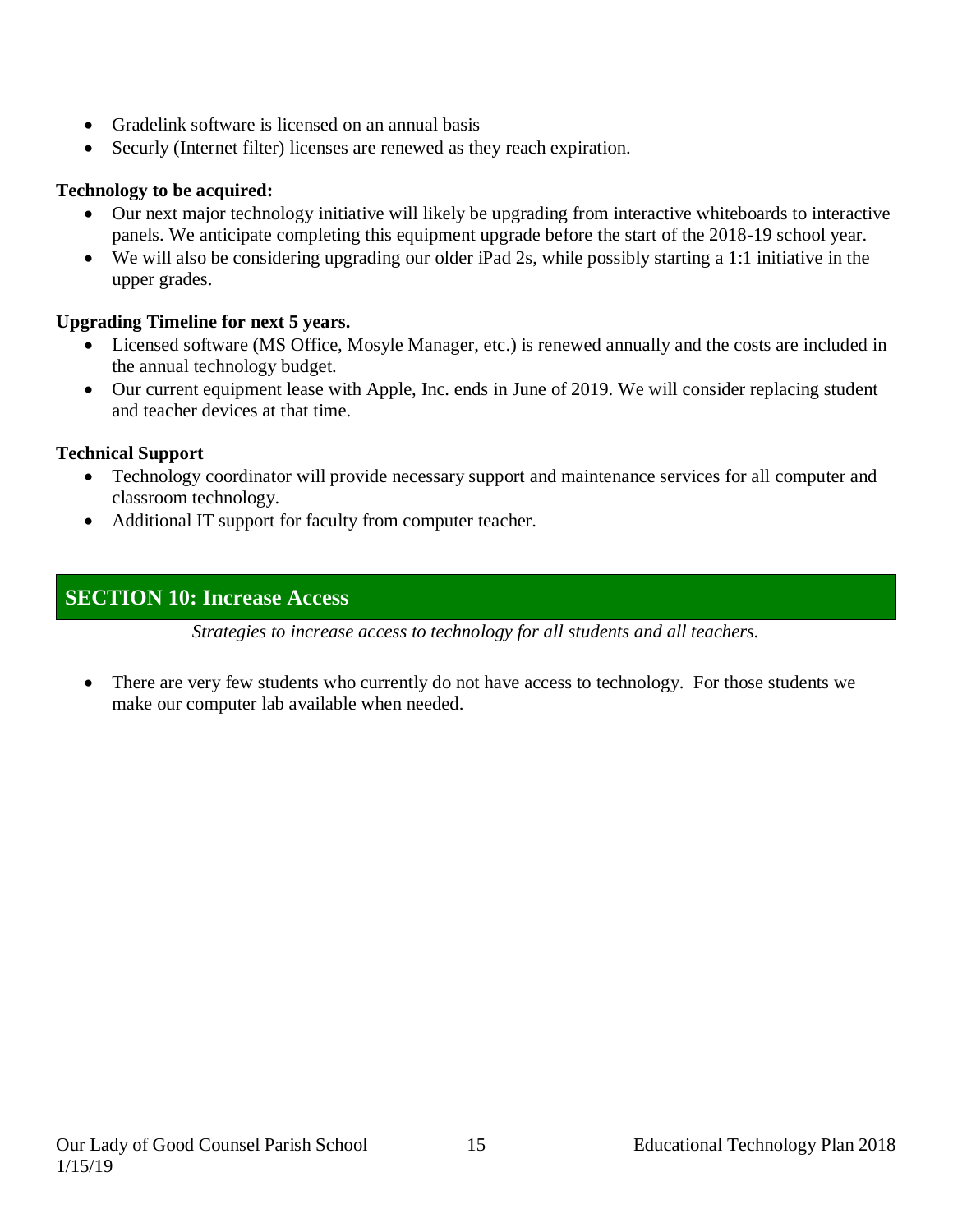# **Funding & Budget**



## **SECTION 11: Budget and Timetable**

*Timeline and budget covering the acquisition, implementation, interoperability provisions, maintenance, and professional development related to the use of technology to improve students' academic achievement.*

An annual assessment of technology needs is prepared by the technology coordinator in consultation with the school and parish administrators. The technology budget is approved in spring by the parish finance council for the fiscal year that begins on July  $1<sup>st</sup>$ .

|                            | 2018-2021 Technology Plan Budget |           |           |
|----------------------------|----------------------------------|-----------|-----------|
| <b>Item</b>                | 2018-2019                        | 2019-2020 | 2020-2021 |
| Equipment leasing          | \$32,000                         | \$34,000  | \$34,000  |
| Network equipment and      | \$3,000                          | \$3,000   | \$3,000   |
| management                 |                                  |           |           |
| Internet access            | \$1,500                          | \$1,500   | \$1,500   |
| Software licensing,        | \$13,000                         | \$13,000  | \$13,000  |
| <b>Student Information</b> |                                  |           |           |
| System (SIS), mobile       |                                  |           |           |
| devices management         |                                  |           |           |
| (MDM), Discovery           |                                  |           |           |
| <b>Education Streaming</b> |                                  |           |           |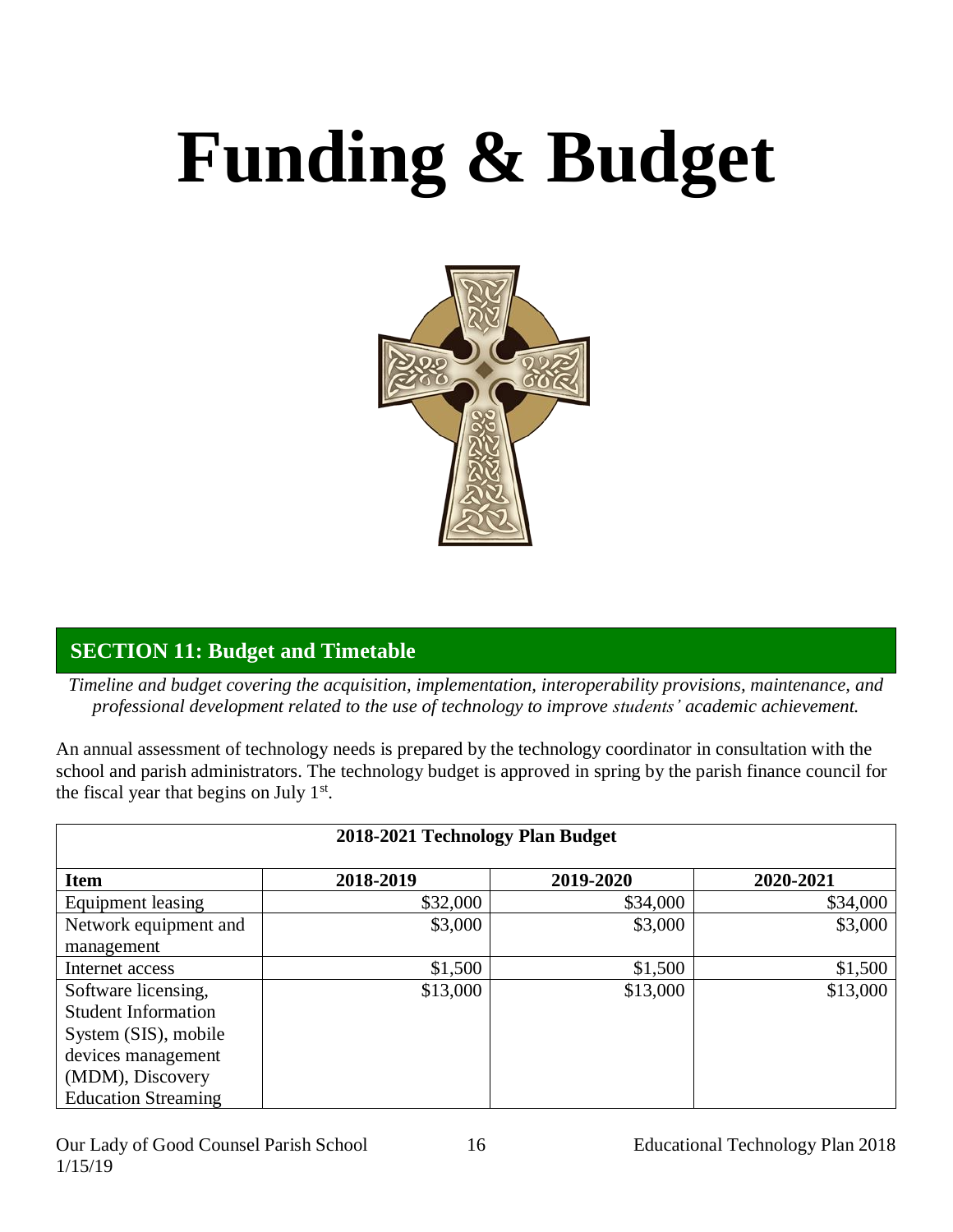| Professional              | \$1,000   | \$1,000  | \$1,000          |
|---------------------------|-----------|----------|------------------|
| development               |           |          |                  |
| Purchase and installation | \$100,000 | \$0      | \$0 <sub>1</sub> |
| of interactive panels     |           |          |                  |
| <b>Total</b>              | \$150,500 | \$52,500 | \$52,500         |

## **SECTION 12: Coordination of Resources**

*Strategies that will be employed to coordinate state and local resources to implement activities and acquisitions prescribed in the technology plan.*

Our Lady of Good Counsel Parish School participates in the statewide REMC Michigan bidding process to seek favorable costs for technology purchases based on a statewide bidding process.

Funds to support the technology budget come from the tuition and fees assessed to all students enrolled in the school.

Supplemental funds are provided by the parish and school parents (primarily with parent group fundraising events), individual donations, and Universal Service Fund (E-Rate) payments.

Some professional development is done using title funds.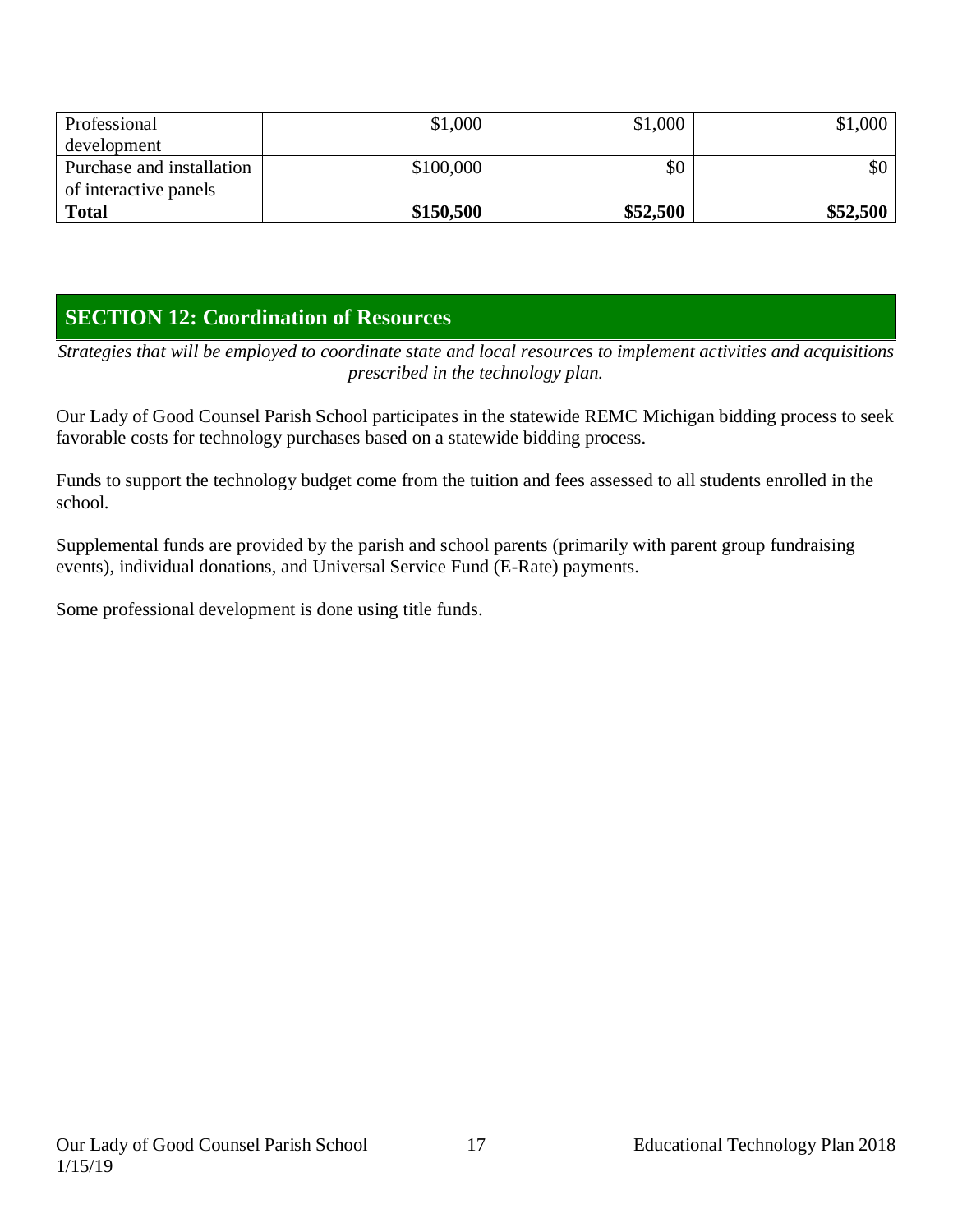## **Monitoring and Evaluation**



## **SECTION 13: Evaluation**

*Strategies that the district will use to evaluate the extent to which activities are effective in integrating technology into curricula and instruction, increasing the ability of teachers to teach, and enabling students to reach challenging state and national academic standards.*

The Technology Coordinator and Committee will coordinate ongoing evaluation and monitoring efforts and make recommendations to the school principal regarding deployment of hardware and software, staff development, and related issues that support integration of technology into all content areas, at all levels. It is essential that evaluations and recommendations regarding instructional technology throughout the school remain consistent with the curricular goals and benchmarks. The Committee will also monitor progress toward the achievement of technology goals and provide ongoing suggestions for modification.

When it has been determined that identified technology goals have not been met, the following strategies will address problematic areas:

- Determine nature/location of specific problem (infrastructure, hardware, software, vendor, training, etc.)
- Evaluate status of warranties, vendor technical support, technical and user training support
- Re-examine effectiveness of building support to determine need for additional or updated training
- Assess effectiveness of professional development
- Explore alternative training and professional development delivery systems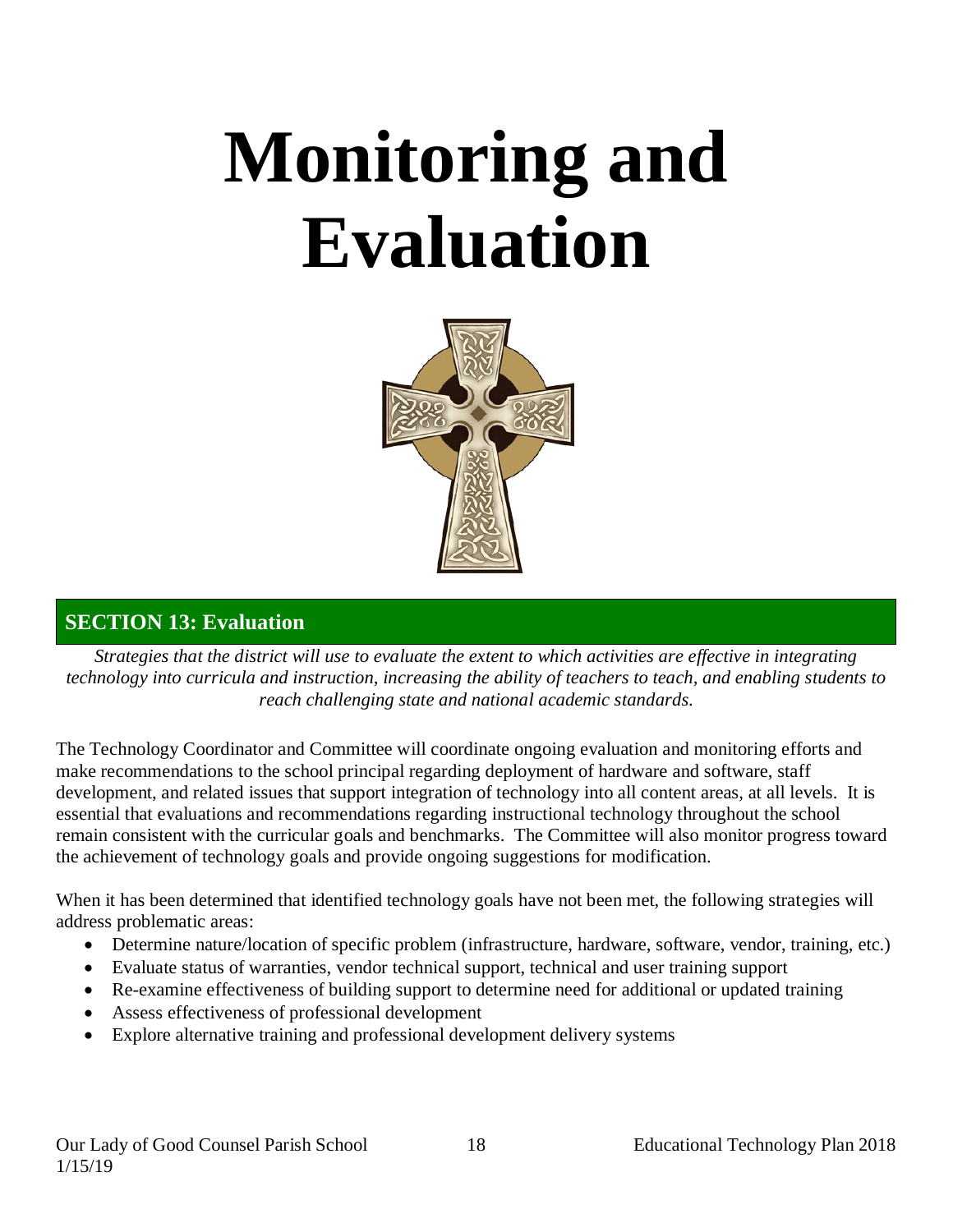The school administrators review instructional lesson plans to assess whether teaching goals are being met. Classroom teachers are encouraged to work with the computer teacher to develop specific projects to connect student computer instruction with classroom lessons at each grade level.

## **SECTION 14: Acceptable Use Policy**

*Strategies are in place to monitor the district's Acceptable Use Plan for staff and student use of technologies.* **Our Lady of Good Counsel Catholic School**

#### **Electronic Information Access and Use for Educational Purposes Policy**

Our Lady of Good Counsel Parish School (the "School") encourages and strongly promotes the use of electronic information technologies in educational endeavors. The School provides access to electronic information resources in a variety of formats, and for the development of information management skills. Together these allow learners to access current and relevant resources, provide the opportunity to communicate in a technologically rich environment and assist them in becoming responsible, self-directed, lifelong learners.

The School has developed this Electronic Information Access and Use for Educational Purposes Policy (this Policy) to govern the access, use and security of School Systems (defined below). Every User (defined below) must read, sign and abide by this Policy.

For the purposes of this Policy, the following capitalized terms have the meanings ascribed to them below. Additional capitalized terms are defined within this Policy.

- (a) "PEDs" means portable electronic devices, including, without limitation, laptop computers, cellular telephones, pocket personal computers, handheld computers, cameras, video recorders, sound recording devices and all forms of personal digital assistants (PDAs).
- (b) "School Confidential Information" means all confidential and/or proprietary information and materials of the School, its faculty, administrators, students, employees and/or third parties with which the School does business.
- (c) "School Electronic Information" means all electronic information (including the School Confidential Information), communications or activity created, sent, received, stored and/or otherwise used on behalf of the School, whether or not the School Systems are used to create, send, receive, store or otherwise use that information or those communications. The School Electronic Information includes voicemail messages on the School Equipment.
- (d) "School Equipment" means any and all electronic devices owned, leased or operated by or for the benefit of the School, which have the capability of creating, sending, receiving, storing and/or otherwise using electronic information, materials and/or communications, including, but not limited to, pagers, computers, servers, disk drives, scanners, photocopiers, printers, fax machines, telephones and PEDs. School Equipment includes all operating software, application software and firmware owned and/or licensed by the School, which resides and/or is embedded in any the School Equipment.
- (e) "School Networks" means all School voice and data systems, including, without limitation, the School's Internet, intranet and extranet systems.
- (f) "School Systems" means the School Equipment and the School Networks.
- (g) "Users" means any individual who accesses and/or uses School Systems, including, without limitation: (i) School full time, parttime and temporary faculty and/or employees; (ii) School third party contractors, vendors, consultants, representatives and agents, as well as their full time, part-time and temporary employees; and (iii) parents, students and volunteers.
- (h) "User Equipment" means electronic devices that are continuously or intermittently connected to School Systems, or a component thereof, which are not owned or leased by the School, including, without limitation, User-owned computers, pagers, telephones, fax machines and PEDs. User Equipment without connectivity to School Systems does not fall under the purview of this Policy.

This Policy applies to all Users and to all School Systems, User Equipment, School Confidential Information and School Electronic Information.

To the extent this Policy applies to School faculty and/or employees, this Policy supplements, but does not replace, the School's [policies/handbook/manual]. The terms of this Policy will govern any conflict or inconsistencies with the terms of such [policies/handbook/manual]. Any School faculty and/or employee who violates this Policy may be subject to disciplinary action, up to and including termination.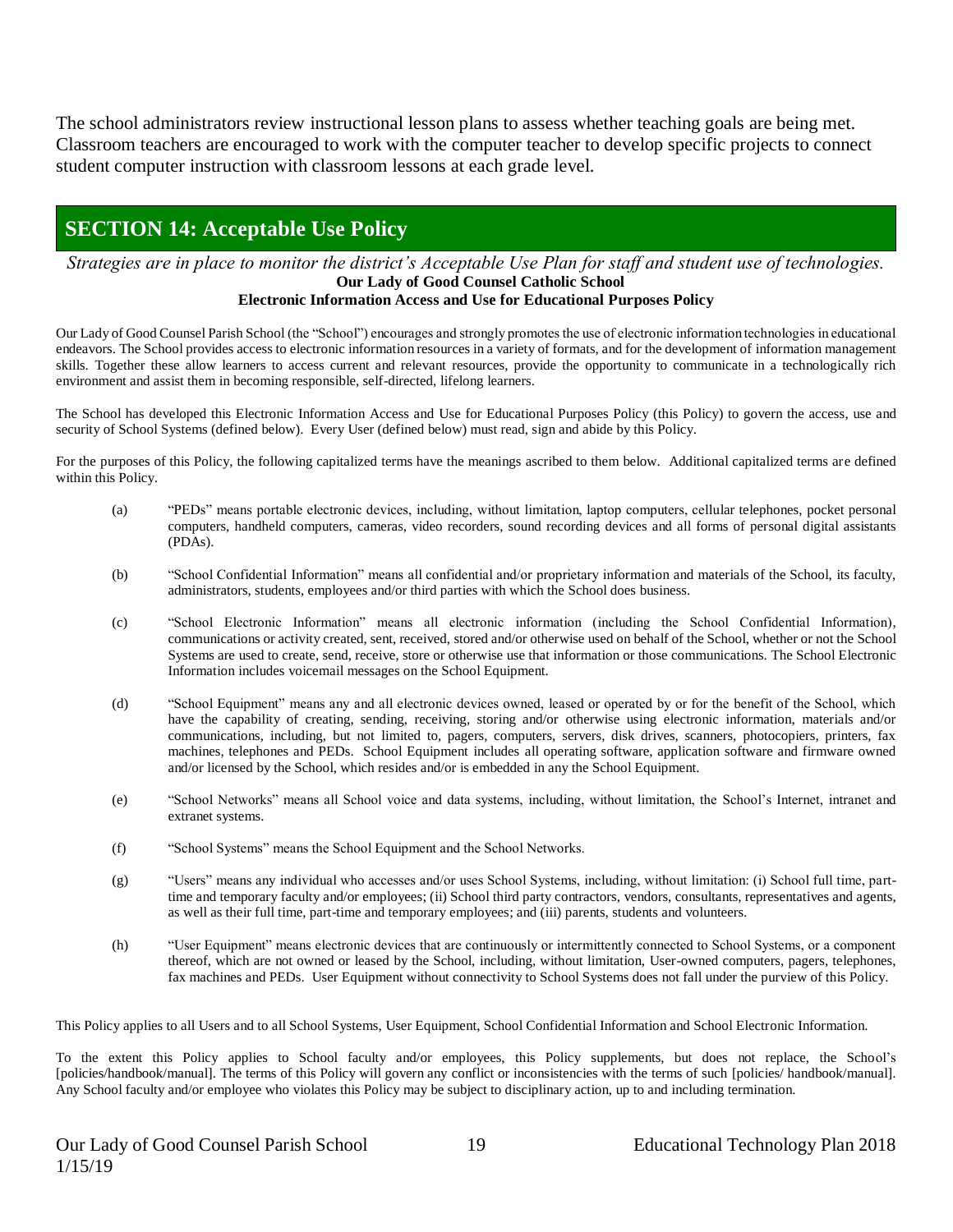To the extent this Policy applies to students, this Policy supplements, but does not replace, the School's Code of Conduct. The terms of this Policy will govern any conflict or inconsistencies with the terms of such Code of Conduct. Any student who violates this Policy may be subject to disciplinary action, up to and including suspension and/or expulsion.

To the extent this Policy applies to third parties, this Policy supplements, but does not replace, School's agreements with such third parties. The terms of this Policy will govern any conflict or inconsistencies with the terms of such agreements. Third parties who violate this Policy may no longer be considered eligible for access to and/or use of School Systems, School Confidential Information and/or School Electronic Information. A third party's violation of this Policy shall also be considered a material breach of its agreement with School, entitling School to terminate such agreement for cause.

The School Systems, School Confidential Information and School Electronic Information are the School's property and may be used solely for educational purposes and/or the School's operational activities. Each User must take all necessary steps to prevent unauthorized access to or use of School Confidential Information and School Electronic Information. Unless otherwise directed by School, or permitted or required by this Policy, Users may not: (a) take, retain or use School Confidential Information and/or School Electronic Information for User's own benefit; (b) disclose School Confidential Information and/or School Electronic Information to any other entity or unauthorized person without the written permission from a School officer; (c) delete, encrypt, password protect, or retain electronic files containing School Confidential Information and/or School Electronic Information (including emails and attachments); or (d) take any other action that impairs, restricts, limits, or impedes School's ability to have full access to and use of its School Confidential Information and/or School Electronic Information. Upon request, User shall return to School all School Confidential Information and/or School Electronic Information, and otherwise fully cooperate with and assist School in ensuring School's ability to have full access to and use of School Confidential Information and/or School Electronic Information. Such cooperation and assistance may include, but is not limited to, removing any password protection, encryption or other proprietary format on School Confidential Information and/or School Electronic Information.

The School retains the right to search, monitor, access and/or review all School Systems, School Electronic Information and all other electronic and voice mail communications, computer files, databases and any other electronic transmissions contained in or accessed by School Systems, at any time, with or without notice, at School's sole discretion. This may include, without limitation: (a) viewing, printing, downloading and/or listening to emails and voicemails created, sent, received, stored and/or otherwise used in or through School Systems; (b) viewing, modifying and/or removing a User's electronic mailbox; and/or reviewing audit trails created by School Systems.

No email, voicemail or other information, whether received, sent, stored or used on or through School Systems, is private. Users have no expectation that any information contained on any School Systems is confidential or private to them. The School's System is not a public forum and access to the technology is a privilege and not a right. By using School Systems, Users consent to the access and disclosure of email messages, voicemail messages and other information within School's organization without restrictions, but subject to School's legal and contractual obligations of confidentiality. Users should not use School Systems to create, send, receive and/or store information that is personal if it is confidential or sensitive, since such personal information will be considered School Electronic Information if created, sent, received and/or stored using School Systems.

The School makes no warranties of any kind, whether expressed or implied, for any reason regarding the access to, or use, quality or availability of, School Systems, including but not limited to the loss of data. All School Systems are provided on an *"as is, as available"* basis.

#### **School Responsibility**

The School will designate a system administrator who will manage the School Systems and make the final determination as to what is inappropriate use based on this Policy. The system administrator may close an account at any time for infractions or temporarily remove a User account and/or a User's access to or use of the School Systems for any reason, including, without limitation, to prevent unauthorized activity.

The School will implement filtering software intended to block minors' access to materials that are obscene, child pornography, harmful to minors, or that the School determines to be inappropriate for minors. However, the School does not guarantee that it will be able to fully prevent any User's access to such materials, or that Users will not have access to such materials while using School Systems. The filtering software operates only within the School wide area network (WAN) or local area network (LAN). The filtering software does not operate during dial-up access.

The School does not take responsibility for resources located or actions taken by any Users that do not support the purposes of the School.

It shall be the responsibility of all members of the School staff to supervise and monitor usage of the School Network and access to the Internet in accordance with this Policy and the Children's Internet Protection Act.

#### **Our Lady of Good Counsel Parish School Network Users**

Users will be granted access to appropriate services offered by the School Network. In addition, the following people may become account holders or members of the School Network:

- 1. Students. Students who are currently enrolled in the School may be granted a School Network account upon agreement to the terms stated in this Policy.
- 2. Faculty and Staff. Staff members currently employed by the School may be granted a School Network account upon agreement to the terms stated in this Policy.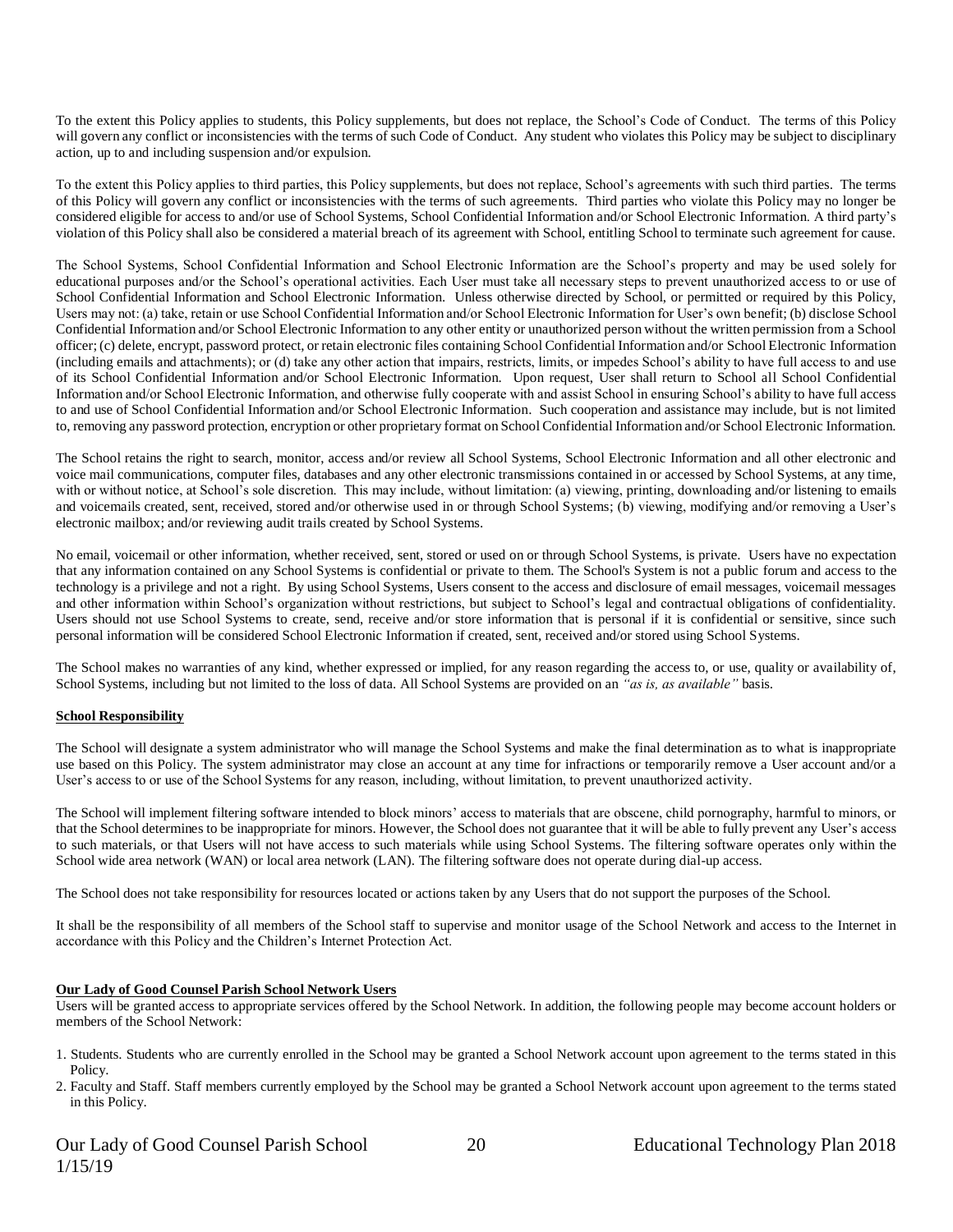3. Others. Anyone may request a special account on or use of the School Network. These requests will be granted on a case-by-case basis, depending on need and resource availability.

#### **Privileges**

Subject to the terms of this Policy, Users have the privilege to:

- use all authorized School Systems for which they have received training to facilitate learning and enhance educational information exchange.
- access information from outside resources which facilitate learning and enhance educational information exchange.
- access School Networks and the Internet to retrieve information to facilitate learning and enhance educational information exchange.

#### **User Responsibilities**

Users are responsible for:

- using School Systems only for facilitating learning, appropriate personal growth and enhancing educational information exchange consistent with the purposes of the School.
- attending appropriate training sessions in the use and care of School Systems.
- seeking instruction for the use of any available technology with which they are not familiar.
- adhering to the rules established for the use of School Systems, in the School or through remote access outside of the School.
- refraining from disclosing, using or disseminating personal identification information regarding students over the Internet without parent or guardian authorization.
- maintaining the privacy of passwords and are prohibited from publishing or discussing passwords. School Network accounts are to be used only by the authorized owner of the account for the authorized purposes.
- students may use e-mail, chat, instant messaging, and other forms of two-way electronic communications only for educational purposes and only under the direct supervision of an adult.
- having all electronic media scanned for virus, dirt, damage or other contamination which might endanger the integrity of School Systems before they are used in School Systems.
- material received, created or distributed using School Systems.
- maintaining the integrity of the electronic messaging system (voice, e-mail, etc.), deleting files or messages if they have exceeded their established limit, reporting any violations of privacy and making only those contacts which facilitate learning and enhance educational information exchange. If a User remains in non-compliance, the system administrator may delete files and messages, freeze the account, and/or close the account.
- preventing material considered pornographic by the School, inappropriate files or files dangerous to the integrity of the School's Systems from entering the School via the Internet or from being reproduced in visual, digital or written format.
- awareness of and adhering to copyright laws and guidelines and trademark laws and applicable licensing agreements in the use of School Systems and in the transmission or copying of text or files on the Internet or from other resources. Users must also comply with all other applicable laws, both state and federal, with respect to their use of the School's Systems.
- using caution (*Buyer Beware*) when considering the purchase of goods or services over the Internet. The School is not liable for any financial obligations made nor any personal information provided while using School Systems.
- financial restitution for unauthorized costs incurred or damages or repair necessitated by inappropriate use or access.
- any damages to, or incurred on, User Equipment. Users accessing School Systems on User Equipment do so *at their own risk.*
- abiding by the rules set forth in this Policy, general School rules, and additional rules as may be established by the School. Local School Committee policies, staff manuals, departmental procedures, and student handbooks may include such rules.

#### **Users are prohibited from:**

- using the technology for a "for-profit" business, for product advertisement or political lobbying.
- the malicious use of technology to disrupt the use of technology by others, to harass or discriminate against others and to infiltrate unauthorized computer systems.
- using School Systems to draft, send, or receive inappropriate communications and material including but not limited to, items which are pornographic, obscene, profane, vulgar, harassing, threatening, defamatory or otherwise prohibited by law.
- participating in hate mail, harassment, discriminatory remarks and other antisocial behaviors on the network.
- vandalizing School Systems or any other information technologies (the School's or any others). Vandalism is defined as any attempt to harm, destroy, or disrupt or hack the operation of the School's Systems. Vandalism includes, but is not limited to, the creation or intentional receipt or transmission of computer viruses.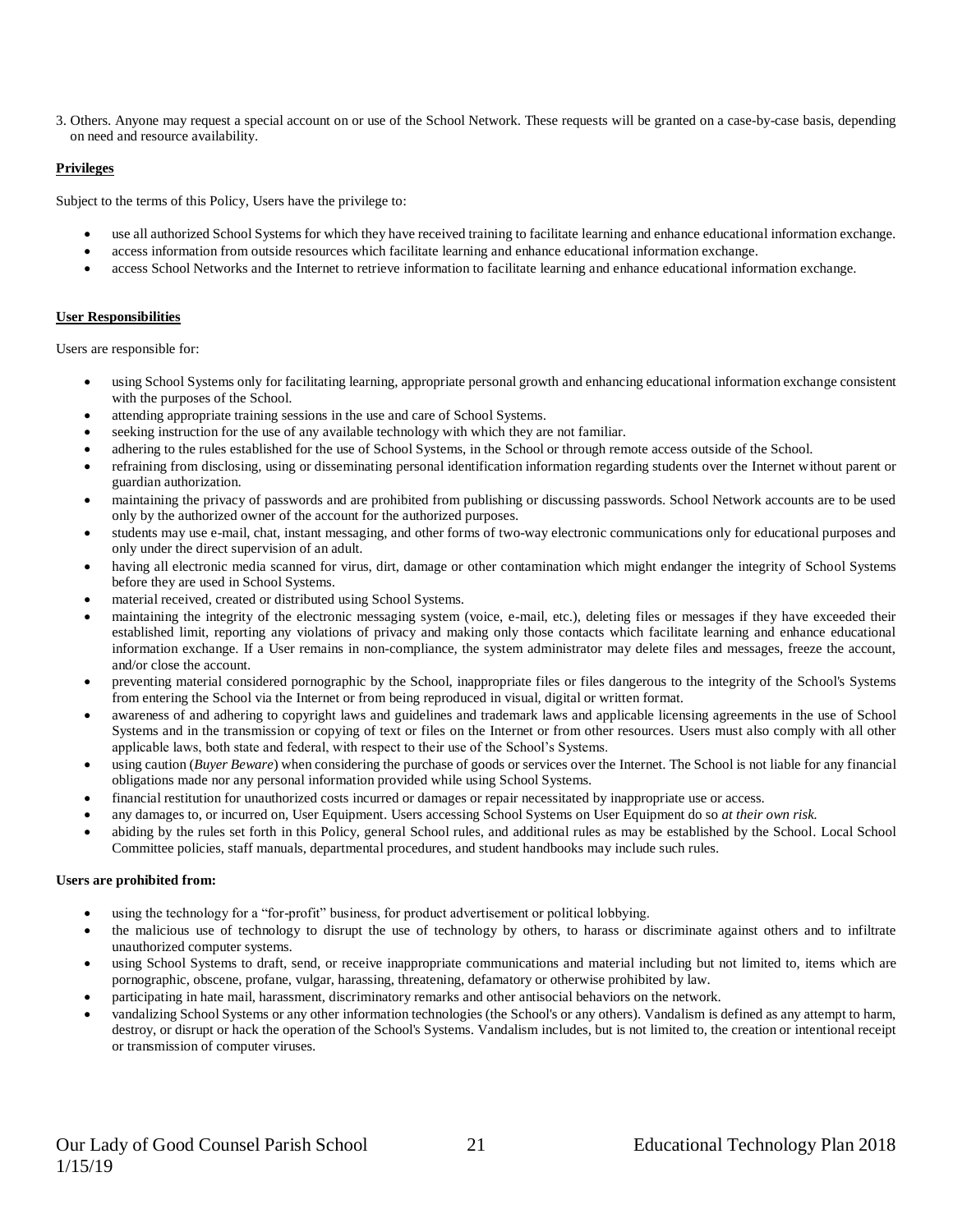#### **Declaration**

The School has developed this Policy for all Users and it applies to all School Systems, User Equipment, School Confidential Information and School Electronic Information. Access and use of School Systems is a privilege for each User.

I have read, understand and will abide by this Policy. I agree to be responsible for and abide by this Policy and all other rules, regulations, policies and/or procedures related to School Systems. I understand that should I commit any violation, my privileges and/or account may be revoked, and that disciplinary action and/or appropriate legal action may be taken.

I understand and acknowledge that I might locate material that could be considered offensive or controversial, that parents of minors should be aware of the existence of such materials and monitor home usage of School Systems, and that students knowingly bringing or downloading such material into the School environment will be dealt with according to the discipline policies of the School.

In consideration for the privilege of using the School Systems and in consideration for having access to the information contained or accessed on it, I hereby release the School and its operators and sponsors, its faculty and staff and all organizations, groups and institutions with which the School is affiliated for any and all claims of any nature arising from my use, or inability to use, the School Systems.

#### **Student Signature:**

Date:

As the parent or guardian of this student, I have read this Policy. The School has taken precautions to prohibit access to inappropriate materials. However, I also recognize it is impossible for the School to restrict access to all inappropriate or copyrighted materials and I will not hold them responsible for materials acquired on or through the School Systems. Further, I accept full responsibility for supervision if and when my child's use of any School Systems is not in a school setting.

Users are responsible for attending appropriate training sessions in the use and care of all School Systems and should refrain from using any technology for which they have not received training.

Users may be required to make full financial restitution for any damages to School Systems or unauthorized expenses incurred through the use of School Systems.

I hereby give permission to issue a membership account to my child.

As the parent or guardian of this student, I have read this Policy and understand that this access is designed for educational purposes.

#### Parent/Guardian Signature:

Date: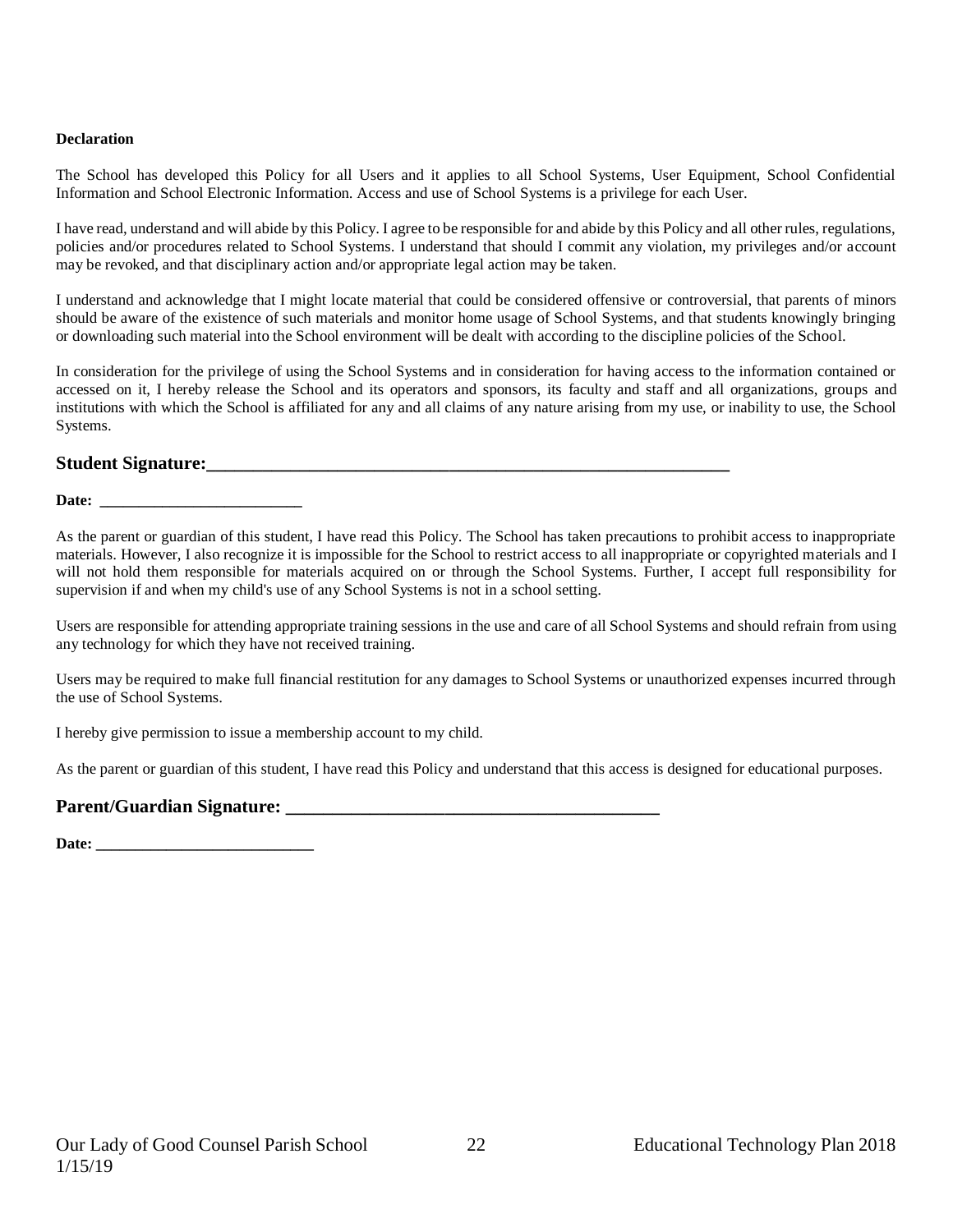# **Appendix**

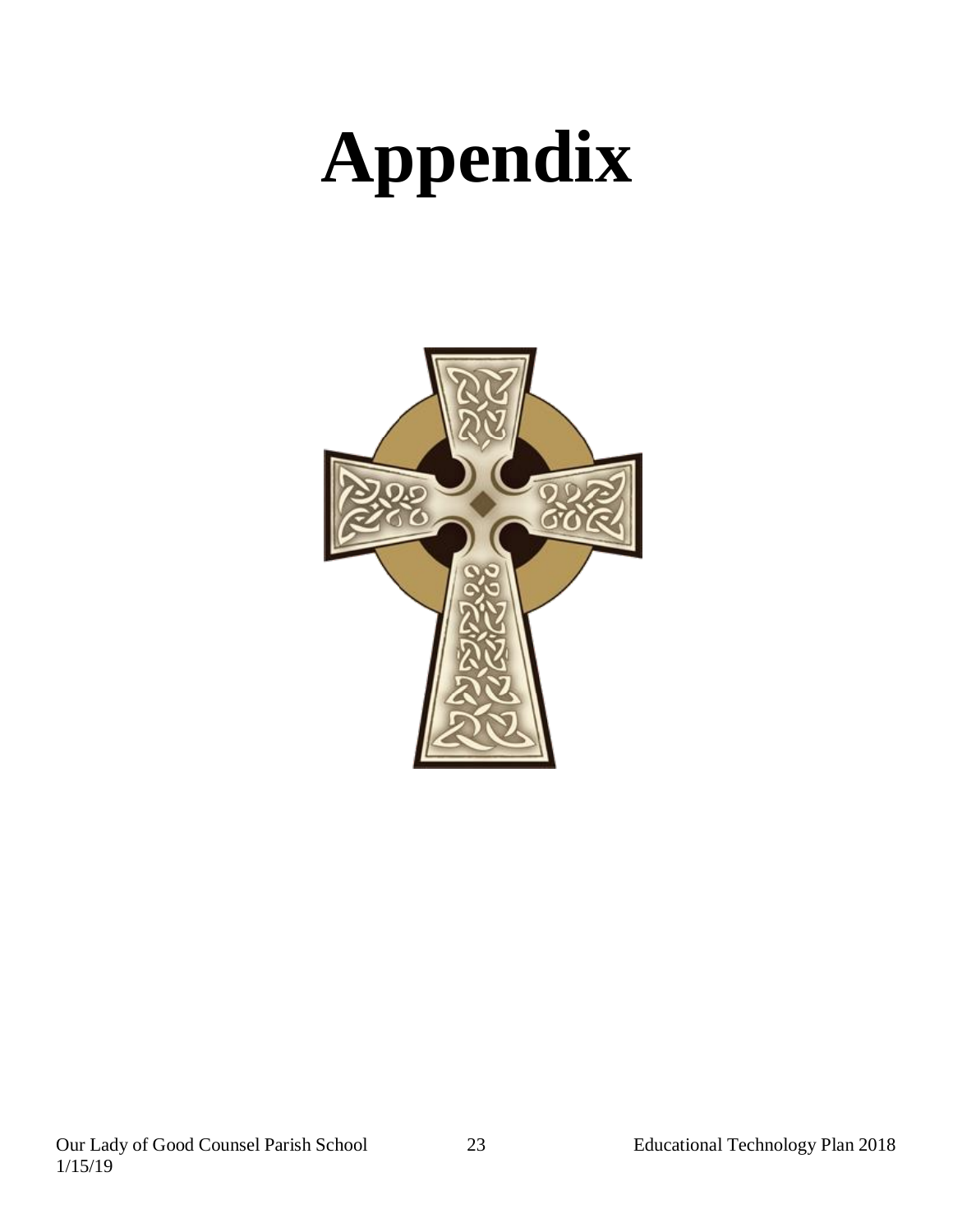| <b>Michigan Educational Technology Standards (METS) - K-8 Checklist by Grade Levels</b>                                                                                          |                         |             |                |  |  |  |                                 |  |  |
|----------------------------------------------------------------------------------------------------------------------------------------------------------------------------------|-------------------------|-------------|----------------|--|--|--|---------------------------------|--|--|
| $\mathbf{O}$ = Teacher Observation<br>$P$ = Portfolio Evidence<br>$A = Formal Assessment$                                                                                        |                         |             |                |  |  |  | $C = Technology$ Literacy Class |  |  |
| Grades K through 2 - Technology Standards and Expectations - (by the end of Grade 2)                                                                                             |                         |             |                |  |  |  |                                 |  |  |
| 1. Basic Operations and Concepts.                                                                                                                                                | $\overline{\mathbf{K}}$ | $\mathbf 1$ | $\overline{2}$ |  |  |  |                                 |  |  |
| a. Students demonstrate a sound understanding of the nature and operation of technology systems.                                                                                 |                         |             |                |  |  |  |                                 |  |  |
| 1. Students understand that people use many types of technologies in their daily lives (e.g., computers,<br>cameras, audio/video players, phones, televisions).                  |                         |             |                |  |  |  |                                 |  |  |
| Students identify common uses of technology found in daily life.<br>2.                                                                                                           |                         |             |                |  |  |  |                                 |  |  |
| 3. Students recognize, name, and label the major hardware components in a computer system (e.g., computer,<br>monitor, keyboard, mouse, and printer).                            |                         |             |                |  |  |  |                                 |  |  |
| Students identify the functions of the major hardware components in a computer system.<br>4.                                                                                     |                         |             |                |  |  |  |                                 |  |  |
| 5. Students discuss the basic care of computer hardware and various media types (e.g., diskettes, CDs, DVDs,<br>videotapes).                                                     |                         |             |                |  |  |  |                                 |  |  |
| 6. Students proofread and edit their writing using appropriate resources including dictionaries and a class                                                                      |                         |             |                |  |  |  |                                 |  |  |
| developed checklist both individually and as a group.                                                                                                                            |                         |             |                |  |  |  |                                 |  |  |
| b. Students are proficient in the use of technology.                                                                                                                             | $\overline{\mathbf{K}}$ |             | $\overline{2}$ |  |  |  |                                 |  |  |
| 1. Students use various age-appropriate technologies for gathering information (e.g., dictionaries,                                                                              |                         |             |                |  |  |  |                                 |  |  |
| encyclopedias, audio/video players, phones, web resources).                                                                                                                      |                         |             |                |  |  |  |                                 |  |  |
| 2. Students use a variety of age-appropriate technologies for sharing information (e.g., drawing a picture,<br>writing a story).                                                 |                         |             |                |  |  |  |                                 |  |  |
| 3. Students recognize the functions of basic file menu commands (e.g., new, open, close, save, print).                                                                           |                         |             |                |  |  |  |                                 |  |  |
| 2. Social, ethical, and human issues.                                                                                                                                            | K                       | 1           | $\overline{2}$ |  |  |  |                                 |  |  |
| a. Students understand the ethical, cultural, and societal issues related to technology.                                                                                         |                         |             |                |  |  |  |                                 |  |  |
| 1. Students identify common uses of information and communication technologies.                                                                                                  |                         |             |                |  |  |  |                                 |  |  |
| 2. Students discuss advantages and disadvantages of using technology.<br>b. Students practice responsible use of technology systems, information, and software.                  |                         |             |                |  |  |  |                                 |  |  |
|                                                                                                                                                                                  | K                       |             | $\overline{2}$ |  |  |  |                                 |  |  |
| 1. Students recognize that using a password helps protect the privacy of information.                                                                                            |                         |             |                |  |  |  |                                 |  |  |
| 2. Students discuss scenarios describing acceptable and unacceptable uses of age-appropriate technology<br>(e.g., computers, phones, 911, internet, email) at home or at school. |                         |             |                |  |  |  |                                 |  |  |
| 3. Students discuss the consequences of irresponsible uses of technology resources at home or at school.                                                                         |                         |             |                |  |  |  |                                 |  |  |
| c. Students develop positive attitudes toward technology uses that support lifelong learning, collaboration, personal                                                            | $\overline{\mathbf{K}}$ |             | $\overline{2}$ |  |  |  |                                 |  |  |
| pursuits, and productivity.                                                                                                                                                      |                         |             |                |  |  |  |                                 |  |  |
| 1. Students understand that technology is a tool to help them complete a task.                                                                                                   |                         |             |                |  |  |  |                                 |  |  |
| 2. Students understand that technology is a source of information, learning and entertainment.                                                                                   |                         |             |                |  |  |  |                                 |  |  |
| 3. Students can identify places in the community where one can access technology.                                                                                                |                         |             |                |  |  |  |                                 |  |  |

## **Michigan Educational Technology Standards (METS) – K – 2 nd Checklist**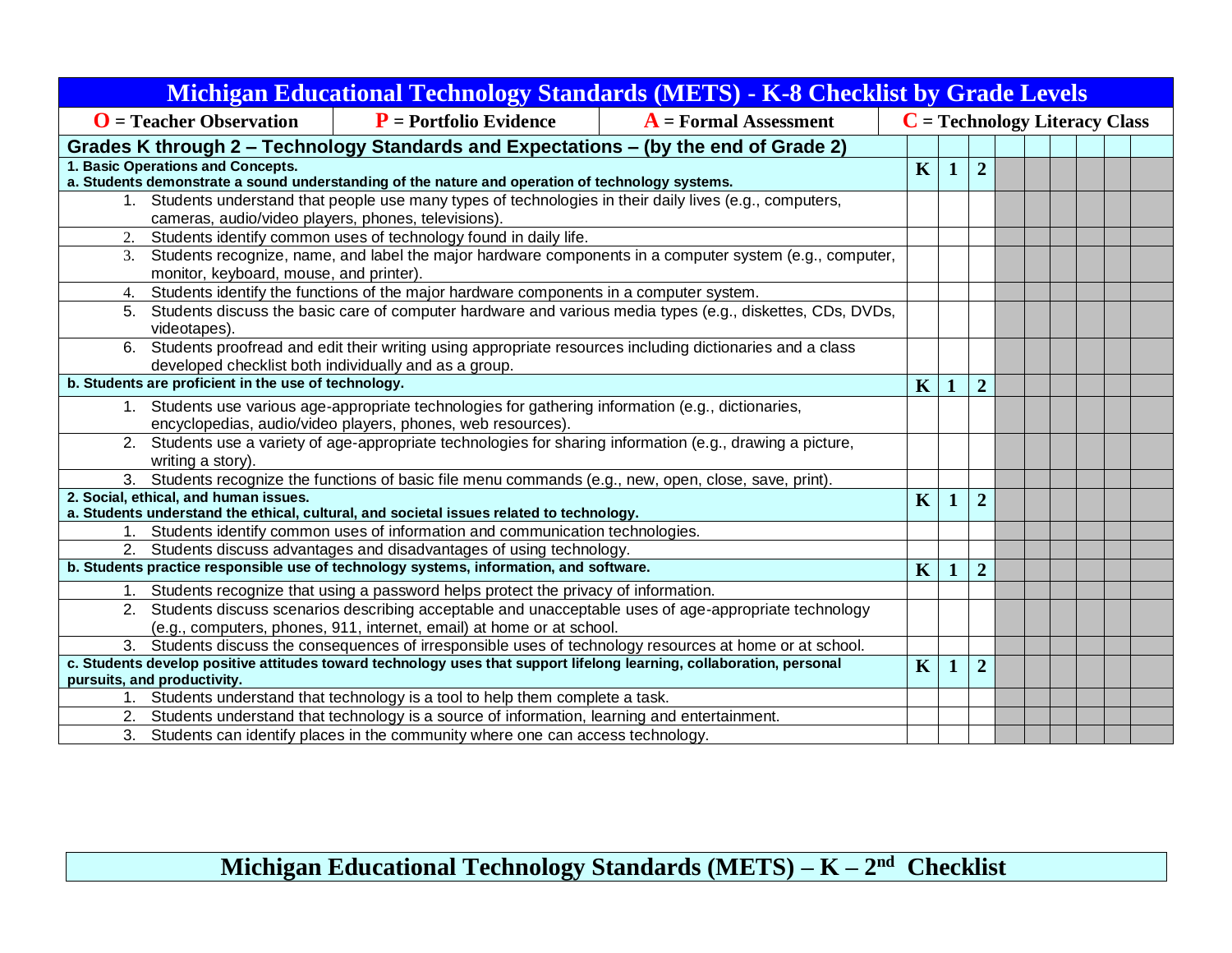| $\mathbf{O}$ = Teacher Observation                                                                                                                       | $P$ = Portfolio Evidence<br>$\bf{A}$ = Formal Assessment                                                               |                                                                                                                                                                                                                           |                         | $C = Technology$ Literacy Class |                |  |  |  |  |  |  |
|----------------------------------------------------------------------------------------------------------------------------------------------------------|------------------------------------------------------------------------------------------------------------------------|---------------------------------------------------------------------------------------------------------------------------------------------------------------------------------------------------------------------------|-------------------------|---------------------------------|----------------|--|--|--|--|--|--|
| 3. Technology productivity tools.<br>a. Students use technology tools to enhance learning, increase productivity, and promote creativity.                | $\mathbf K$                                                                                                            |                                                                                                                                                                                                                           | $\overline{2}$          |                                 |                |  |  |  |  |  |  |
|                                                                                                                                                          | 1. Students know how to use a variety of productivity software (e.g., word processors, drawing tools,                  |                                                                                                                                                                                                                           |                         |                                 |                |  |  |  |  |  |  |
| presentation software) to convey ideas and illustrate concepts.                                                                                          |                                                                                                                        |                                                                                                                                                                                                                           |                         |                                 |                |  |  |  |  |  |  |
|                                                                                                                                                          |                                                                                                                        | 2. Students will be able to recognize the best type of productivity software to use for a certain age-appropriate                                                                                                         |                         |                                 |                |  |  |  |  |  |  |
|                                                                                                                                                          | tasks (e.g., word-processing, drawing, web browsing).                                                                  |                                                                                                                                                                                                                           |                         |                                 |                |  |  |  |  |  |  |
| b. Students use productivity tools to collaborate in constructing technology-enhanced models, prepare publications, and<br>produce other creative works. | $\mathbf K$                                                                                                            | $\mathbf{1}$                                                                                                                                                                                                              | $\overline{2}$          |                                 |                |  |  |  |  |  |  |
|                                                                                                                                                          |                                                                                                                        | 1. Students are aware of how to work with others when using technology tools (e.g., word processors, drawing                                                                                                              |                         |                                 |                |  |  |  |  |  |  |
|                                                                                                                                                          | tools, presentation software) to convey ideas or illustrate simple concepts relating to a specified project.           |                                                                                                                                                                                                                           |                         |                                 |                |  |  |  |  |  |  |
| 4. Technology communications tools                                                                                                                       |                                                                                                                        |                                                                                                                                                                                                                           | $\mathbf K$             | $\mathbf 1$                     | $\overline{2}$ |  |  |  |  |  |  |
|                                                                                                                                                          | a. Students use telecommunications to collaborate, publish, and interact with peers, experts, and other audiences.     | 1. Students will identify procedures for safely using basic telecommunication tools (e.g., e-mail, phones) with                                                                                                           |                         |                                 |                |  |  |  |  |  |  |
|                                                                                                                                                          | assistance from teachers, parents, or student partners.                                                                |                                                                                                                                                                                                                           |                         |                                 |                |  |  |  |  |  |  |
|                                                                                                                                                          | b. Students use a variety of media and formats to communicate information and ideas effectively to multiple audiences. |                                                                                                                                                                                                                           | K                       | 1                               | $\overline{2}$ |  |  |  |  |  |  |
|                                                                                                                                                          | 1. Students know how to use age-appropriate media (e.g., presentation software, newsletters, word                      |                                                                                                                                                                                                                           |                         |                                 |                |  |  |  |  |  |  |
|                                                                                                                                                          | processors) to communicate ideas to classmates, families, and others.                                                  |                                                                                                                                                                                                                           |                         |                                 |                |  |  |  |  |  |  |
|                                                                                                                                                          |                                                                                                                        | 2. Students will know how to select media formats (e.g., text, graphics, photos, video), with assistance from                                                                                                             |                         |                                 |                |  |  |  |  |  |  |
|                                                                                                                                                          | teachers, parents, or student partners, to communicate and share ideas with classmates, families, and                  |                                                                                                                                                                                                                           |                         |                                 |                |  |  |  |  |  |  |
| others.                                                                                                                                                  |                                                                                                                        |                                                                                                                                                                                                                           |                         |                                 |                |  |  |  |  |  |  |
| 5. Technology research tools                                                                                                                             |                                                                                                                        |                                                                                                                                                                                                                           | K                       | $\mathbf 1$                     | $\overline{2}$ |  |  |  |  |  |  |
|                                                                                                                                                          | a. Students use technology to locate, evaluate, and collect information from a variety of sources.                     |                                                                                                                                                                                                                           |                         |                                 |                |  |  |  |  |  |  |
|                                                                                                                                                          |                                                                                                                        | 1. Students know how to recognize the Web browser and associate it with accessing resources on the internet.<br>2. Students will use a variety of technology resources (e.g., CD-ROMs, DVDs, search engines, websites) to |                         |                                 |                |  |  |  |  |  |  |
| locate or collect.                                                                                                                                       |                                                                                                                        |                                                                                                                                                                                                                           |                         |                                 |                |  |  |  |  |  |  |
| b. Students use technology tools to process data and report results.                                                                                     |                                                                                                                        |                                                                                                                                                                                                                           | $\overline{\mathbf{K}}$ |                                 | $\overline{2}$ |  |  |  |  |  |  |
|                                                                                                                                                          | 1. Students will interpret simple information from existing age-appropriate electronic databases (e.g.,                |                                                                                                                                                                                                                           |                         |                                 |                |  |  |  |  |  |  |
|                                                                                                                                                          | dictionaries, encyclopedias, spreadsheets) with assistance from teachers, parents, or student partners.                |                                                                                                                                                                                                                           |                         |                                 |                |  |  |  |  |  |  |
| specific tasks.                                                                                                                                          |                                                                                                                        | c. Students evaluate and select new information resources and technological innovations based on the appropriateness to                                                                                                   | $\mathbf{K}$            | -1                              | $\overline{2}$ |  |  |  |  |  |  |
|                                                                                                                                                          |                                                                                                                        | 1. Students can provide a rationale for choosing one type of technology over another for completing a specific                                                                                                            |                         |                                 |                |  |  |  |  |  |  |
| task.                                                                                                                                                    |                                                                                                                        |                                                                                                                                                                                                                           | $\mathbf K$             |                                 |                |  |  |  |  |  |  |
| 6. Technology problem-solving and decision-making tools                                                                                                  |                                                                                                                        |                                                                                                                                                                                                                           |                         |                                 |                |  |  |  |  |  |  |
| a. Students use technology resources for solving problems and making informed decisions.                                                                 |                                                                                                                        |                                                                                                                                                                                                                           |                         |                                 |                |  |  |  |  |  |  |
| 1. Students discuss how to use technology resources (e.g., dictionaries, encyclopedias, search engines,<br>websites) to solve age-appropriate problems.  |                                                                                                                        |                                                                                                                                                                                                                           |                         |                                 |                |  |  |  |  |  |  |
| b. Students employ technology in the development of strategies for solving problems in the real world.                                                   | $\overline{\mathbf{K}}$                                                                                                | $\mathbf 1$                                                                                                                                                                                                               | $\overline{2}$          |                                 |                |  |  |  |  |  |  |
| 1. Students identify ways that technology has been used to address real-world problems (personal or                                                      |                                                                                                                        |                                                                                                                                                                                                                           |                         |                                 |                |  |  |  |  |  |  |
| community).                                                                                                                                              |                                                                                                                        |                                                                                                                                                                                                                           |                         |                                 |                |  |  |  |  |  |  |

## **Michigan Educational Technology Standards (METS) - 3 rd to 5th Checklist**

25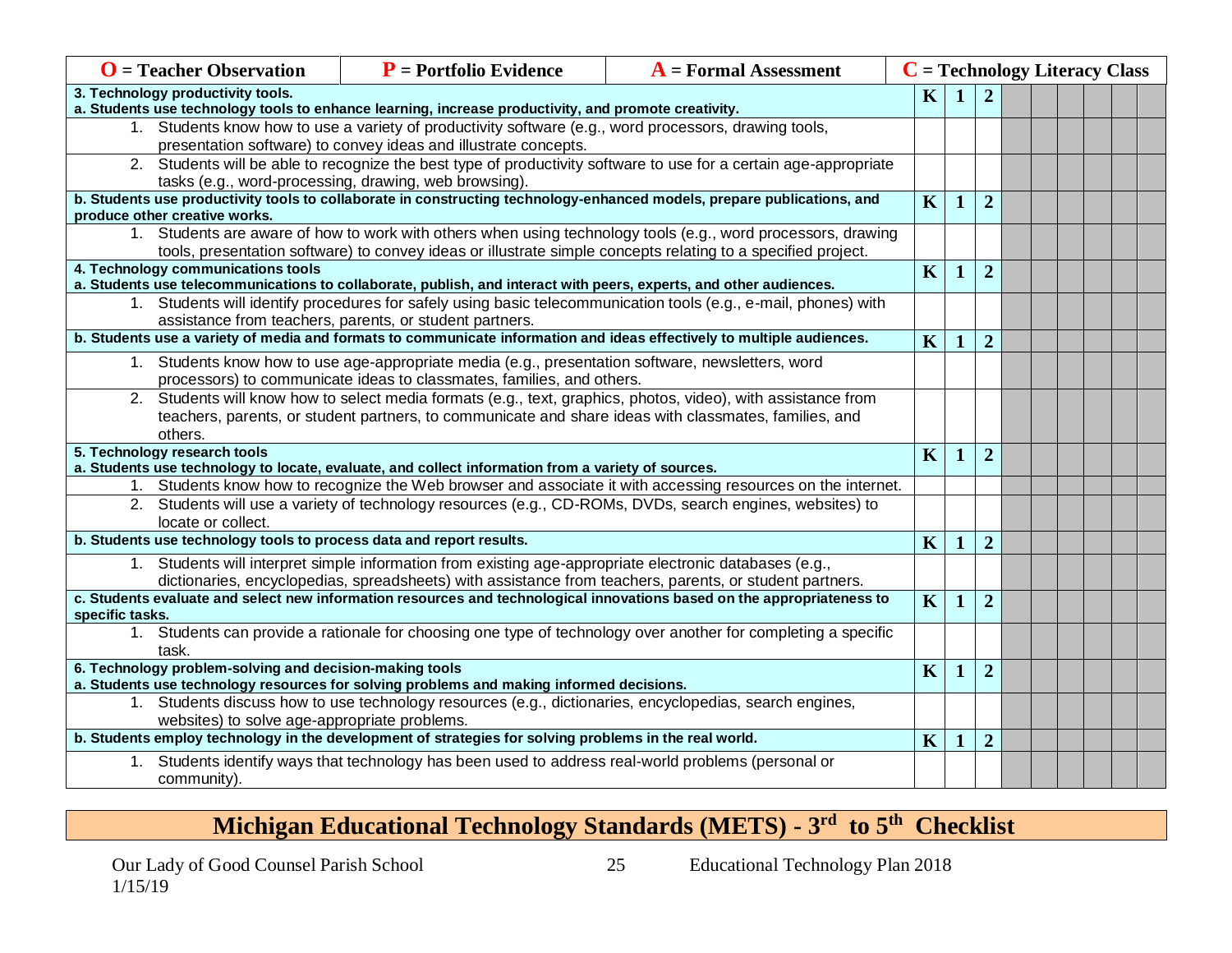|    | $\mathbf{O}$ = Teacher Observation                                                                                                                          | $P$ = Portfolio Evidence                                                                                                                                                             | $A =$ Formal Assessment                                                                                           | $C = Technology$ Literacy Class |  |  |                |                         |   |  |  |
|----|-------------------------------------------------------------------------------------------------------------------------------------------------------------|--------------------------------------------------------------------------------------------------------------------------------------------------------------------------------------|-------------------------------------------------------------------------------------------------------------------|---------------------------------|--|--|----------------|-------------------------|---|--|--|
|    | Grades Three through Five - Technology Standards and Expectations - (by the end of Grade 5)                                                                 |                                                                                                                                                                                      |                                                                                                                   |                                 |  |  |                |                         |   |  |  |
|    | 1. Basic Operations and Concepts.                                                                                                                           |                                                                                                                                                                                      |                                                                                                                   |                                 |  |  | 3              | $\boldsymbol{\Delta}$   | 5 |  |  |
|    |                                                                                                                                                             | a. Students demonstrate a sound understanding of the nature and operation of technology systems.                                                                                     |                                                                                                                   |                                 |  |  |                |                         |   |  |  |
|    |                                                                                                                                                             | 1. Students discuss ways technology has changed life at school and at home.                                                                                                          |                                                                                                                   |                                 |  |  |                |                         |   |  |  |
|    |                                                                                                                                                             | 2. Students discuss ways technology has changed business and government over the years.                                                                                              |                                                                                                                   |                                 |  |  |                |                         |   |  |  |
|    |                                                                                                                                                             | 3. Students recognize and discuss the need for security applications (e.g., virus detection, spam defense,                                                                           |                                                                                                                   |                                 |  |  |                |                         |   |  |  |
|    | popup blockers, firewalls) to help protect information and to keep the system functioning properly.<br>b. Students are proficient in the use of technology. |                                                                                                                                                                                      |                                                                                                                   |                                 |  |  |                |                         |   |  |  |
|    |                                                                                                                                                             |                                                                                                                                                                                      |                                                                                                                   |                                 |  |  | $\overline{3}$ | $\overline{\mathbf{4}}$ | 5 |  |  |
|    | video projectors).                                                                                                                                          |                                                                                                                                                                                      | 1. Students know how to use basic input/output devices and other peripherals (e.g., scanners, digital cameras,    |                                 |  |  |                |                         |   |  |  |
|    |                                                                                                                                                             | 2. Students know proper keyboarding positions and touch-typing techniques.                                                                                                           |                                                                                                                   |                                 |  |  |                |                         |   |  |  |
| 3. |                                                                                                                                                             | Students manage and maintain files on a hard drive or the network.                                                                                                                   |                                                                                                                   |                                 |  |  |                |                         |   |  |  |
| 4. |                                                                                                                                                             | Students demonstrate proper care in the use of hardware, software, peripherals, and storage media.                                                                                   |                                                                                                                   |                                 |  |  |                |                         |   |  |  |
| 5. |                                                                                                                                                             | Students know how to exchange files with other students using technology (e.g., e-mail attachments,                                                                                  |                                                                                                                   |                                 |  |  |                |                         |   |  |  |
|    | network file sharing, diskettes, flash drives).                                                                                                             |                                                                                                                                                                                      |                                                                                                                   |                                 |  |  |                |                         |   |  |  |
| 6. |                                                                                                                                                             |                                                                                                                                                                                      | Students identify which types of software can be used most effectively for different types of data, for different |                                 |  |  |                |                         |   |  |  |
|    |                                                                                                                                                             | information needs, or for conveying results to different audiences.                                                                                                                  |                                                                                                                   |                                 |  |  |                |                         |   |  |  |
| 7. |                                                                                                                                                             | Students identify search strategies for locating needed information on the internet.                                                                                                 |                                                                                                                   |                                 |  |  |                |                         |   |  |  |
| 8. |                                                                                                                                                             | Students proofread and edit writing using appropriate resources (e.g., dictionary, spell check, grammar                                                                              |                                                                                                                   |                                 |  |  |                |                         |   |  |  |
|    |                                                                                                                                                             |                                                                                                                                                                                      | check, grammar references, writing references) and grade level appropriate checklists both individually and       |                                 |  |  |                |                         |   |  |  |
|    | in groups.                                                                                                                                                  |                                                                                                                                                                                      |                                                                                                                   |                                 |  |  |                |                         |   |  |  |
|    | 2. Social, ethical, and human issues.                                                                                                                       | a. Students understand the ethical, cultural, and societal issues related to technology.                                                                                             |                                                                                                                   |                                 |  |  | 3              | $\overline{\mathbf{4}}$ | 5 |  |  |
|    |                                                                                                                                                             | 1. Students identify cultural and societal issues relating to technology.                                                                                                            |                                                                                                                   |                                 |  |  |                |                         |   |  |  |
|    |                                                                                                                                                             |                                                                                                                                                                                      | 2. Students discuss how information and communication technology supports collaboration, productivity, and        |                                 |  |  |                |                         |   |  |  |
|    | lifelong learning.                                                                                                                                          |                                                                                                                                                                                      |                                                                                                                   |                                 |  |  |                |                         |   |  |  |
|    |                                                                                                                                                             | 3. Students discuss how various assistive technologies can benefit individuals with disabilities.                                                                                    |                                                                                                                   |                                 |  |  |                |                         |   |  |  |
|    |                                                                                                                                                             | 4. Students discuss the accuracy, relevance, appropriateness, and bias of electronic information sources.                                                                            |                                                                                                                   |                                 |  |  |                |                         |   |  |  |
|    |                                                                                                                                                             | b. Students practice responsible use of technology systems, information, and software.                                                                                               |                                                                                                                   |                                 |  |  | 3              | 4                       | 5 |  |  |
|    |                                                                                                                                                             |                                                                                                                                                                                      | 1. Students discuss scenarios describing acceptable and unacceptable uses of technology (e.g., computers,         |                                 |  |  |                |                         |   |  |  |
|    |                                                                                                                                                             |                                                                                                                                                                                      | digital cameras, cell-phones, PDAs, wireless connectivity) and describe consequences of inappropriate use.        |                                 |  |  |                |                         |   |  |  |
|    |                                                                                                                                                             | 2. Students discuss basic issues regarding appropriate and inappropriate uses of technology (e.g., copyright,<br>privacy, file sharing, spam, viruses, plagiarism) and related laws. |                                                                                                                   |                                 |  |  |                |                         |   |  |  |
| 3. | Students use age-appropriate citing of sources for electronic reports.                                                                                      |                                                                                                                                                                                      |                                                                                                                   |                                 |  |  |                |                         |   |  |  |
|    | 4. Students identify appropriate kinds of information that should be shared in public chat rooms.                                                           |                                                                                                                                                                                      |                                                                                                                   |                                 |  |  |                |                         |   |  |  |
|    |                                                                                                                                                             | 5. Students identify safety precautions that should be taken while on-line.                                                                                                          |                                                                                                                   |                                 |  |  |                |                         |   |  |  |
|    |                                                                                                                                                             |                                                                                                                                                                                      |                                                                                                                   |                                 |  |  |                |                         |   |  |  |

| Michigan Educational Technology Standards (METS) – 3rd to 5 <sup>th</sup> Checklist |                          |    |                                  |                                 |  |  |  |  |  |  |  |
|-------------------------------------------------------------------------------------|--------------------------|----|----------------------------------|---------------------------------|--|--|--|--|--|--|--|
| $\mathbf{O}$ = Teacher Observation                                                  | $P$ = Portfolio Evidence |    | $A = Formal Assessment$          | $C = Technology$ Literacy Class |  |  |  |  |  |  |  |
| Our Lady of Good Counsel Parish School<br>1/15/19                                   |                          | 26 | Educational Technology Plan 2018 |                                 |  |  |  |  |  |  |  |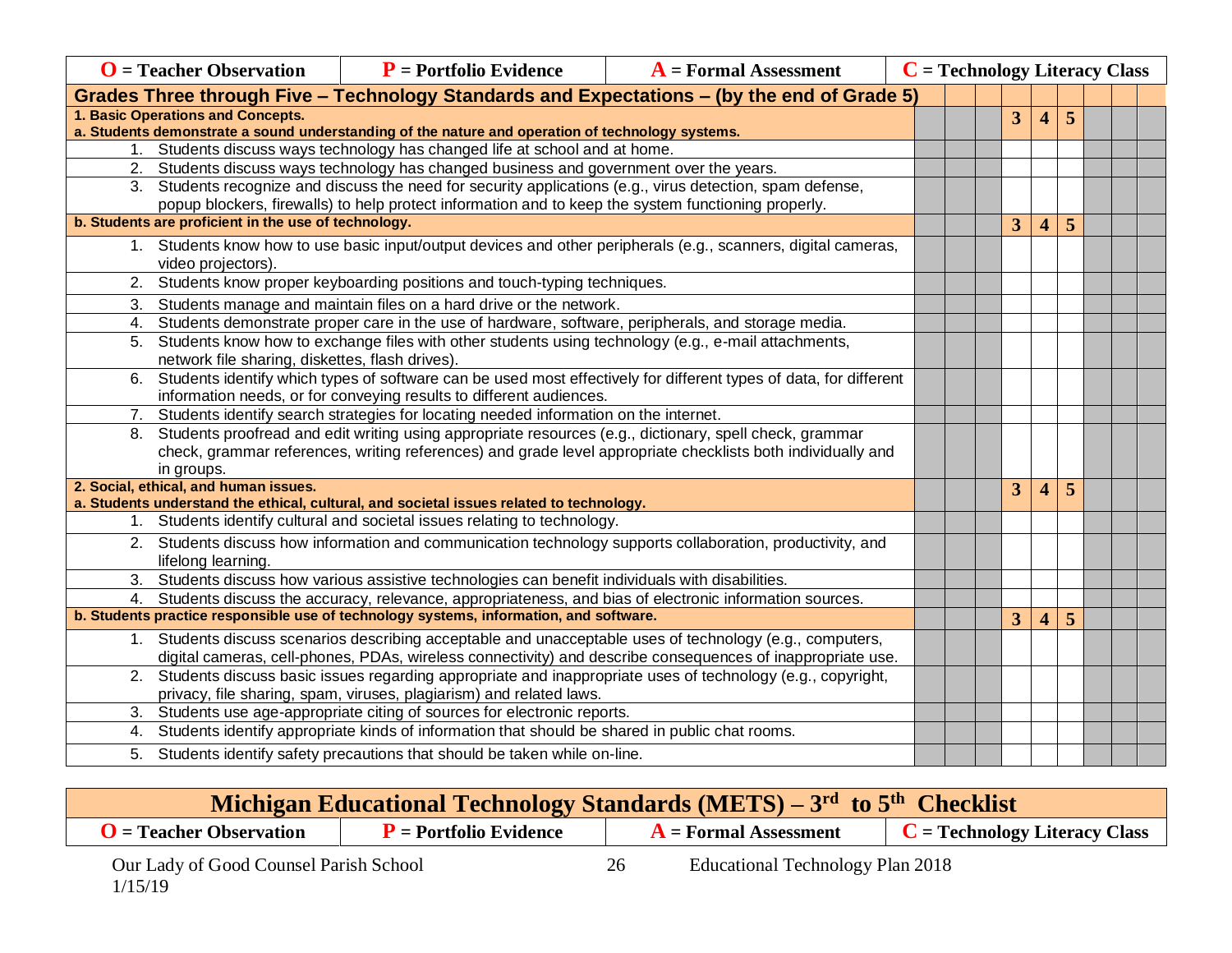| Grades Three through Five - Technology Standards and Expectations - (by the end of Grade 5)                                                                                                                  |  |                         |                         |   |  |
|--------------------------------------------------------------------------------------------------------------------------------------------------------------------------------------------------------------|--|-------------------------|-------------------------|---|--|
| 2c. Students develop positive attitudes toward technology uses that support lifelong learning, collaboration, personal<br>pursuits, and productivity.                                                        |  | 3                       | $\overline{\mathbf{4}}$ | 5 |  |
| 1. Students explore various technology resources that could assist them in pursuing personal goals.                                                                                                          |  |                         |                         |   |  |
| 2. Students identify technology resources and describe how those resources improve the ability to<br>communicate, increase productivity, or help them achieve personal goals.                                |  |                         |                         |   |  |
| 3. Technology productivity tools.                                                                                                                                                                            |  | 3                       | $\overline{\mathbf{4}}$ | 5 |  |
| a. Students use technology tools to enhance learning, increase productivity, and promote creativity.                                                                                                         |  |                         |                         |   |  |
| 1. Students know how to use menu options in applications to print, format, add multimedia features; open,<br>save, manage files; and use various grammar tools (e.g., dictionary, thesaurus, spell-checker). |  |                         |                         |   |  |
| 2. Students know how to insert various objects (e.g., photos, graphics, sound, video) into word processing<br>documents, presentations, or web documents.                                                    |  |                         |                         |   |  |
| 3. Students use a variety of technology tools and applications to promote their creativity.                                                                                                                  |  |                         |                         |   |  |
| 4. Students understand that existing (and future) technologies are the result of human creativity.                                                                                                           |  |                         |                         |   |  |
| b. Students use productivity tools to collaborate in constructing technology-enhanced models, prepare publications, and                                                                                      |  | 3 <sup>1</sup>          | $\overline{\mathbf{4}}$ | 5 |  |
| produce other creative works.                                                                                                                                                                                |  |                         |                         |   |  |
| 1. Students collaborate with classmates using a variety of technology tools to plan, organize, and create a<br>group project.                                                                                |  |                         |                         |   |  |
| 4. Technology communications tools                                                                                                                                                                           |  | $\overline{3}$          | $\overline{\mathbf{4}}$ | 5 |  |
| a. Students use telecommunications to collaborate, publish, and interact with peers, experts, and other audiences.                                                                                           |  |                         |                         |   |  |
| 1. Students use basic telecommunication tools (e.g., e-mail, WebQuests, IM, blogs, chat rooms, web<br>conferencing) for collaborative projects with other students.                                          |  |                         |                         |   |  |
| b. Students use a variety of media and formats to communicate information and ideas effectively to multiple audiences.                                                                                       |  | 3                       | 4                       | 5 |  |
| 1. Students use a variety of media and formats to create and edit products (e.g., presentations, newsletters,<br>brochures, web pages) to communicate information and ideas to various audiences.            |  |                         |                         |   |  |
| 2. Students identify how different forms of media and formats may be used to share similar information,<br>depending on the intended audience (e.g., presentations for classmates, newsletters for parents). |  |                         |                         |   |  |
| 5. Technology research tools                                                                                                                                                                                 |  | $\overline{3}$          | $\overline{\mathbf{4}}$ | 5 |  |
| a. Students use technology to locate, evaluate, and collect information from a variety of sources.                                                                                                           |  |                         |                         |   |  |
| 1. Students use Web search engines and built-in search functions of other various resources to locate<br>information.                                                                                        |  |                         |                         |   |  |
| 2. Students describe basic guidelines for determining the validity of information accessed from various sources<br>(e.g., web site, dictionary, on-line newspaper, CD-ROM).                                  |  |                         |                         |   |  |
| b. Students use technology tools to process data and report results.                                                                                                                                         |  | $\overline{\mathbf{3}}$ | 4                       | 5 |  |
| 1. Students know how to independently use existing databases (e.g., library catalogs, electronic dictionaries,                                                                                               |  |                         |                         |   |  |
| encyclopedias) to locate, sort, and interpret information on an assigned topic.                                                                                                                              |  |                         |                         |   |  |
| 2. Students perform simple queries on existing databases and report results on an assigned topic.                                                                                                            |  |                         |                         |   |  |

|                                | Michigan Educational Technology Standards (METS) – 3 <sup>rd</sup> to 5 <sup>th</sup> Checklist |                                                                                             |                                          |  |  |  |  |  |  |  |  |  |
|--------------------------------|-------------------------------------------------------------------------------------------------|---------------------------------------------------------------------------------------------|------------------------------------------|--|--|--|--|--|--|--|--|--|
| <b>T</b> = Teacher Observation | $P$ = Portfolio Evidence                                                                        | $A =$ Formal Assessment                                                                     | $\mathbf{C}$ = Technology Literacy Class |  |  |  |  |  |  |  |  |  |
|                                |                                                                                                 | Grades Three through Five – Technology Standards and Expectations – (by the end of Grade 5) |                                          |  |  |  |  |  |  |  |  |  |

27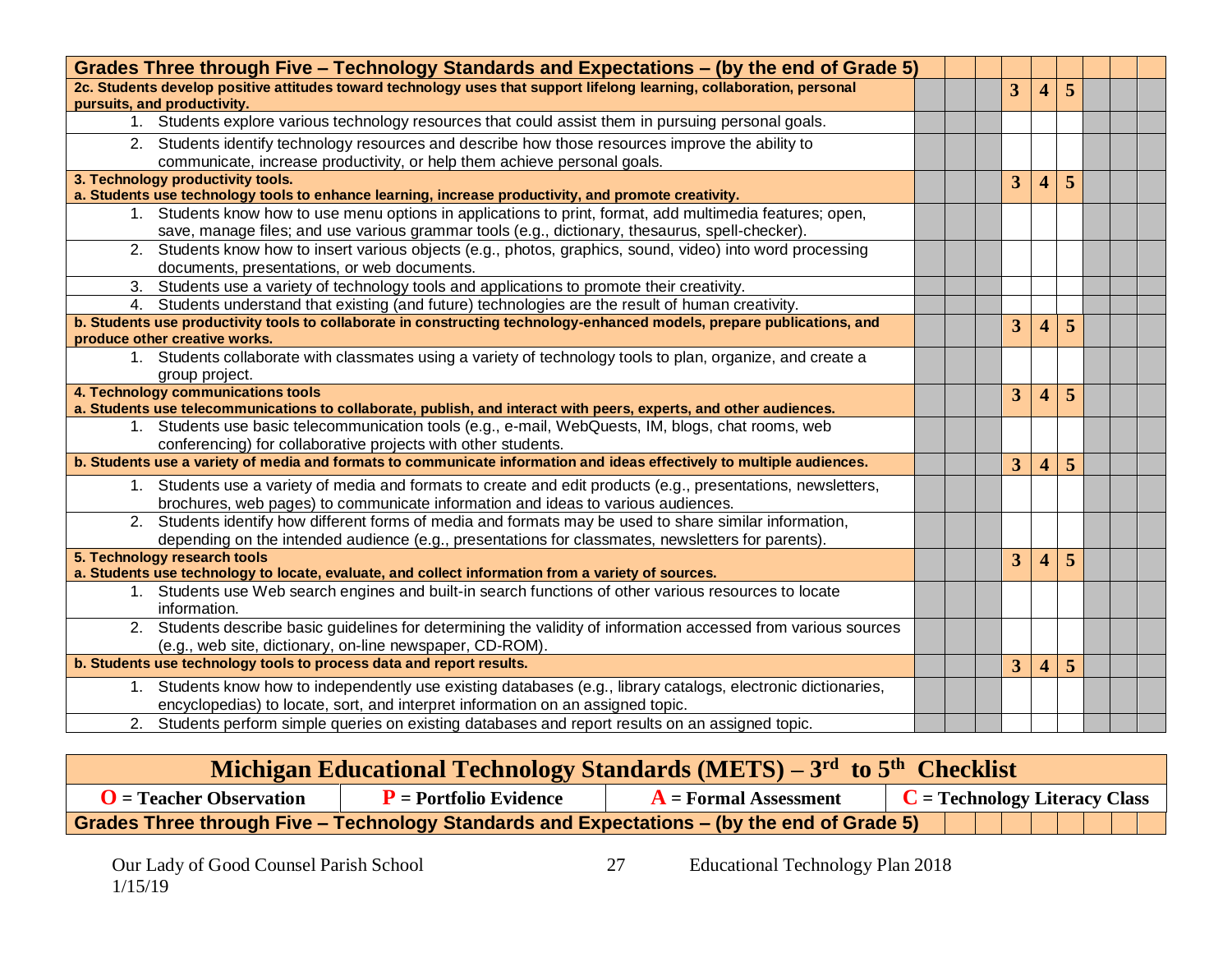| 5c. Students evaluate and select new information resources and technological innovations based on the appropriateness to<br>specific tasks.                                                                                                         |  |  |  |  |  |  |
|-----------------------------------------------------------------------------------------------------------------------------------------------------------------------------------------------------------------------------------------------------|--|--|--|--|--|--|
| Students identify appropriate technology tools and resources by evaluating the accuracy, appropriateness,<br>and bias of the resource.                                                                                                              |  |  |  |  |  |  |
| 2. Students compare and contrast the functions and capabilities of the word processor, database, and<br>spreadsheet for gathering data, processing data, performing calculations, and reporting results.                                            |  |  |  |  |  |  |
| 6. Technology problem-solving and decision-making tools<br>a. Students use technology resources for solving problems and making informed decisions.                                                                                                 |  |  |  |  |  |  |
| Students use technology resources to access information that can assist them in making informed decisions<br>about everyday matters (e.g., which movie to see, which product to purchase).                                                          |  |  |  |  |  |  |
| b. Students employ technology in the development of strategies for solving problems in the real world.                                                                                                                                              |  |  |  |  |  |  |
| Students use information and communication technology tools (e.g., calculators, probes, videos, DVDs,<br>educational software) to collect, organize, and evaluate information to assist with solving real-life problems<br>(personal or community). |  |  |  |  |  |  |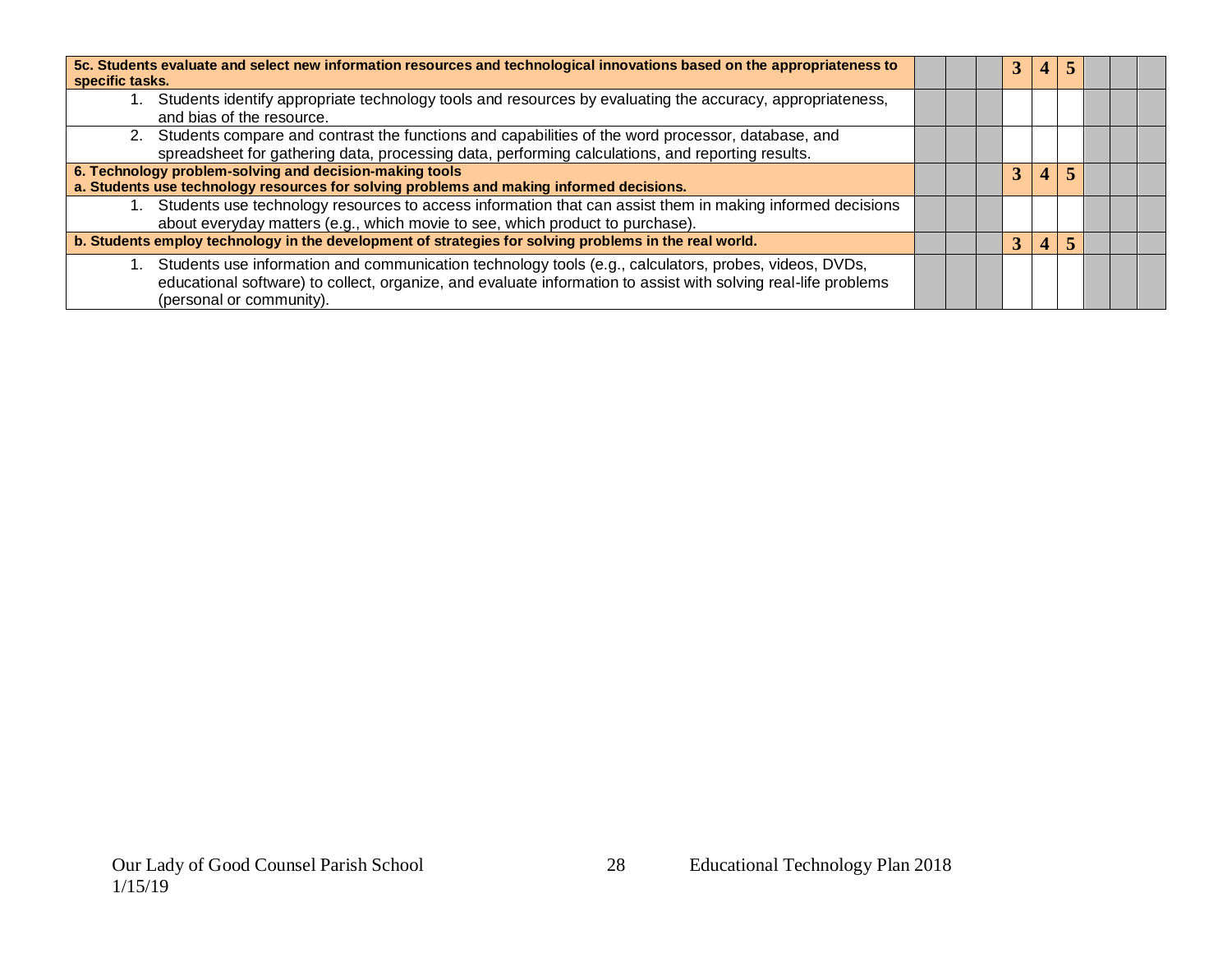|    | Michigan Educational Technology Standards (METS) - 6 <sup>th</sup> to 8 <sup>th</sup> Checklist<br>$C = Technology$ Literacy Class                                        |                                                                                                             |                                                                                                                |  |  |  |  |  |   |                 |                 |          |
|----|---------------------------------------------------------------------------------------------------------------------------------------------------------------------------|-------------------------------------------------------------------------------------------------------------|----------------------------------------------------------------------------------------------------------------|--|--|--|--|--|---|-----------------|-----------------|----------|
|    | $\mathbf{O}$ = Teacher Observation                                                                                                                                        | $P$ = Portfolio Evidence                                                                                    | $A = Formal Assessment$                                                                                        |  |  |  |  |  |   |                 |                 |          |
|    | Grades Six through Eight - Technology Standards and Expectations - (by the end of Grade 8)                                                                                |                                                                                                             |                                                                                                                |  |  |  |  |  |   |                 |                 |          |
|    | 1. Basic Operations and Concepts.                                                                                                                                         |                                                                                                             |                                                                                                                |  |  |  |  |  | 6 | $7\overline{ }$ | $\bf{8}$        |          |
|    | a. Students demonstrate a sound understanding of the nature and operation of technology systems.                                                                          |                                                                                                             |                                                                                                                |  |  |  |  |  |   |                 |                 |          |
|    | use of technology.                                                                                                                                                        |                                                                                                             | 1. Students understand that new technology tools can be developed to do what could not be done without the     |  |  |  |  |  |   |                 |                 |          |
|    | may occur during everyday technology use.                                                                                                                                 |                                                                                                             | 2. Students describe strategies for identifying, and preventing routine hardware and software problems that    |  |  |  |  |  |   |                 |                 |          |
| 3. |                                                                                                                                                                           | affected various groups (e.g., individual users, education, government, and businesses).                    | Students identify changes in hardware and software systems over time and discuss how these changes             |  |  |  |  |  |   |                 |                 |          |
|    | problem solving.                                                                                                                                                          |                                                                                                             | 4. Students discuss common hardware and software difficulties and identify strategies for trouble-shooting and |  |  |  |  |  |   |                 |                 |          |
|    | be upgraded.                                                                                                                                                              |                                                                                                             | 5. Students identify characteristics that suggest that the computer system hardware or software might need to  |  |  |  |  |  |   |                 |                 |          |
|    | b. Students are proficient in the use of technology.                                                                                                                      |                                                                                                             |                                                                                                                |  |  |  |  |  |   | 6               | $7\overline{ }$ | $\bf{8}$ |
|    |                                                                                                                                                                           | 1. Students use proper keyboarding posture, finger positions, and touch-typing techniques to improve        |                                                                                                                |  |  |  |  |  |   |                 |                 |          |
|    |                                                                                                                                                                           | accuracy, speed, and general efficiency in operating a computer.                                            |                                                                                                                |  |  |  |  |  |   |                 |                 |          |
| 2. | Students use accurate technology terminology.                                                                                                                             |                                                                                                             |                                                                                                                |  |  |  |  |  |   |                 |                 |          |
|    |                                                                                                                                                                           | 3. Students use a variety of technology tools (e.g., dictionary, thesaurus, grammar-checker, calculator) to |                                                                                                                |  |  |  |  |  |   |                 |                 |          |
| 4. | maximize the accuracy of technology-produced products.<br>Students identify a variety of information storage devices (e.g., floppies, CDs, DVDs, flash drives, tapes) and |                                                                                                             |                                                                                                                |  |  |  |  |  |   |                 |                 |          |
|    |                                                                                                                                                                           | provide a rationale for using a certain device for a specific purpose.                                      |                                                                                                                |  |  |  |  |  |   |                 |                 |          |
|    |                                                                                                                                                                           | purchases, banking transactions, product descriptions).                                                     | 5. Students identify technology resources that assist with various consumer related activities (e.g., budgets, |  |  |  |  |  |   |                 |                 |          |
| 6. |                                                                                                                                                                           | Students can identify appropriate file formats for a variety of applications.                               |                                                                                                                |  |  |  |  |  |   |                 |                 |          |
|    |                                                                                                                                                                           | 7. Students can use basic utility programs or built-in application functions to convert file formats.       |                                                                                                                |  |  |  |  |  |   |                 |                 |          |
|    | in groups.                                                                                                                                                                | 8. Students proofread and edit writing using appropriate resources (e.g., dictionary, spell check, grammar  | check, grammar references, writing references) and grade level appropriate checklists both individually and    |  |  |  |  |  |   |                 |                 |          |
|    | 2. Social, ethical, and human issues.                                                                                                                                     | a. Students understand the ethical, cultural, and societal issues related to technology.                    |                                                                                                                |  |  |  |  |  |   | 6               | $7\overline{ }$ | $\bf{8}$ |
|    |                                                                                                                                                                           | 1. Students understand the potential risks and dangers associated with on-line communications.              |                                                                                                                |  |  |  |  |  |   |                 |                 |          |
| 2. |                                                                                                                                                                           | Students identify security issues related to e-commerce.                                                    |                                                                                                                |  |  |  |  |  |   |                 |                 |          |
|    | communication technologies.                                                                                                                                               | 3. Students describe possible consequences and costs related to unethical use of information and            |                                                                                                                |  |  |  |  |  |   |                 |                 |          |
|    |                                                                                                                                                                           | 4. Students discuss the societal impact of technology in the future.                                        |                                                                                                                |  |  |  |  |  |   |                 |                 |          |
|    | b. Students practice responsible use of technology systems, information, and software.                                                                                    |                                                                                                             |                                                                                                                |  |  |  |  |  |   | 6               | $\overline{7}$  | $\bf{8}$ |
|    | 1. Students provide accurate citations when referencing information from outside sources in electronic reports.                                                           |                                                                                                             |                                                                                                                |  |  |  |  |  |   |                 |                 |          |
|    | copyright, plagiarism, spam, viruses, file-sharing).                                                                                                                      |                                                                                                             | 2. Students discuss issues related to acceptable and responsible use of technology (e.g., privacy, security,   |  |  |  |  |  |   |                 |                 |          |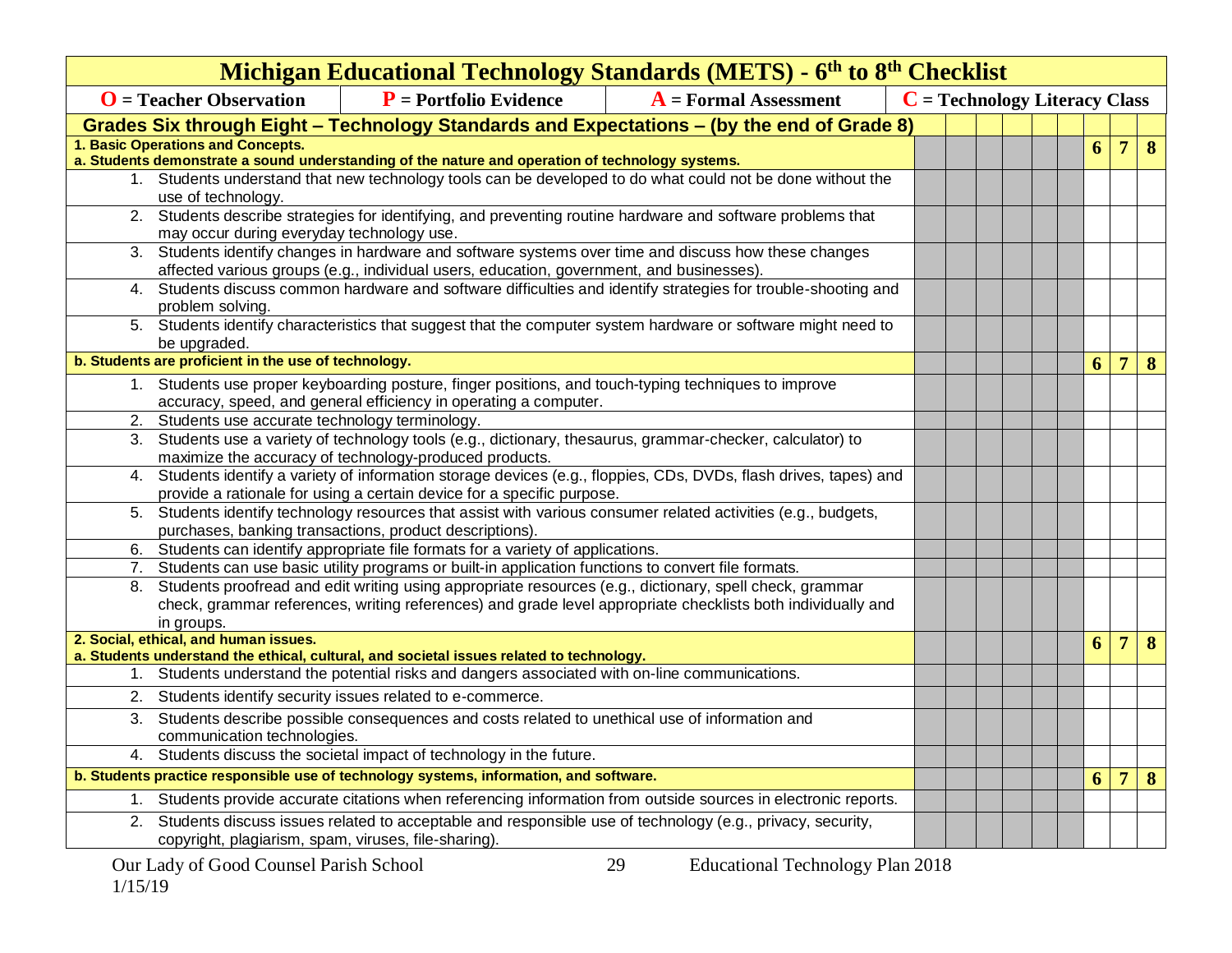| Michigan Educational Technology Standards (METS) - 6 <sup>th</sup> to 8 <sup>th</sup> Checklist                                                                                                                                                          |                                                                                                              |                                                                                                            |  |                                 |  |  |   |                |                |                  |  |  |
|----------------------------------------------------------------------------------------------------------------------------------------------------------------------------------------------------------------------------------------------------------|--------------------------------------------------------------------------------------------------------------|------------------------------------------------------------------------------------------------------------|--|---------------------------------|--|--|---|----------------|----------------|------------------|--|--|
| $\mathbf{O}$ = Teacher Observation                                                                                                                                                                                                                       | $P$ = Portfolio Evidence<br>$A =$ Formal Assessment                                                          |                                                                                                            |  | $C = Technology$ Literacy Class |  |  |   |                |                |                  |  |  |
| 2c. Students develop positive attitudes toward technology uses that support lifelong learning, collaboration, personal                                                                                                                                   |                                                                                                              |                                                                                                            |  |                                 |  |  |   | 6              |                | 7 8              |  |  |
| pursuits, and productivity.<br>1. Students use technology to identify and explore various occupations or careers.                                                                                                                                        |                                                                                                              |                                                                                                            |  |                                 |  |  |   |                |                |                  |  |  |
|                                                                                                                                                                                                                                                          |                                                                                                              |                                                                                                            |  |                                 |  |  |   |                |                |                  |  |  |
| 2. Students discuss uses of technology (present and future) to support personal pursuits and lifelong learning.                                                                                                                                          |                                                                                                              |                                                                                                            |  |                                 |  |  |   |                |                |                  |  |  |
| 3. Students identify uses of technology to support communication with peers, family, or school personnel.<br>3. Technology productivity tools.                                                                                                           |                                                                                                              |                                                                                                            |  |                                 |  |  |   | 6              | 7 <sup>1</sup> | $\bf{8}$         |  |  |
| a. Students use technology tools to enhance learning, increase productivity, and promote creativity.                                                                                                                                                     |                                                                                                              |                                                                                                            |  |                                 |  |  |   |                |                |                  |  |  |
| 1. Students apply common software features (e.g., thesaurus, formulas, charts, graphics, sounds) to enhance<br>communication and to support creativity.                                                                                                  |                                                                                                              |                                                                                                            |  |                                 |  |  |   |                |                |                  |  |  |
| 2. Students use a variety of resources, including the internet, to increase learning and productivity.                                                                                                                                                   |                                                                                                              |                                                                                                            |  |                                 |  |  |   |                |                |                  |  |  |
| 3. Students explore basic applications that promote creativity (e.g., graphics, presentation, photo-editing,<br>programming, video-editing).                                                                                                             |                                                                                                              |                                                                                                            |  |                                 |  |  |   |                |                |                  |  |  |
|                                                                                                                                                                                                                                                          | 4. Students use available utilities for editing pictures, images, or charts.                                 |                                                                                                            |  |                                 |  |  |   |                |                |                  |  |  |
| b. Students use productivity tools to collaborate in constructing technology-enhanced models, prepare publications, and                                                                                                                                  |                                                                                                              |                                                                                                            |  |                                 |  |  |   | 6              |                | 7 8              |  |  |
| produce other creative works.                                                                                                                                                                                                                            |                                                                                                              |                                                                                                            |  |                                 |  |  |   |                |                |                  |  |  |
| 1. Students use collaborative tools to design, develop, and enhance materials, publications, or presentations.                                                                                                                                           |                                                                                                              |                                                                                                            |  |                                 |  |  |   |                |                |                  |  |  |
| 4. Technology communications tools<br>a. Students use telecommunications to collaborate, publish, and interact with peers, experts, and other audiences.                                                                                                 |                                                                                                              |                                                                                                            |  |                                 |  |  |   | 6              | 7 <sup>7</sup> | $\bf{8}$         |  |  |
|                                                                                                                                                                                                                                                          |                                                                                                              |                                                                                                            |  |                                 |  |  |   |                |                |                  |  |  |
| 1. Students use a variety of telecommunication tools (e.g., e-mail, discussion groups, IM, chat rooms, blogs,<br>video-conferences, web conferences) or other online resources to collaborate interactively with peers,<br>experts, and other audiences. |                                                                                                              |                                                                                                            |  |                                 |  |  |   |                |                |                  |  |  |
| b. Students use a variety of media and formats to communicate information and ideas effectively to multiple audiences.                                                                                                                                   |                                                                                                              |                                                                                                            |  |                                 |  |  |   | 6              | 7 <sup>1</sup> | $\boldsymbol{8}$ |  |  |
| 1. Students create a project (e.g., presentation, web page, newsletter, information brochure) using a variety of<br>media and formats (e.g., graphs, charts, audio, graphics, video) to present content information to an<br>audience.                   |                                                                                                              |                                                                                                            |  |                                 |  |  |   |                |                |                  |  |  |
| 5. Technology research tools                                                                                                                                                                                                                             |                                                                                                              |                                                                                                            |  |                                 |  |  |   | 6              | 7 <sup>1</sup> | 8                |  |  |
| a. Students use technology to locate, evaluate, and collect information from a variety of sources.                                                                                                                                                       |                                                                                                              |                                                                                                            |  |                                 |  |  |   |                |                |                  |  |  |
| 1. Students use a variety of Web search engines to locate information.<br>2. Students evaluate information from various online resources for accuracy, bias, appropriateness, and                                                                        |                                                                                                              |                                                                                                            |  |                                 |  |  |   |                |                |                  |  |  |
| comprehensiveness.                                                                                                                                                                                                                                       |                                                                                                              |                                                                                                            |  |                                 |  |  |   |                |                |                  |  |  |
|                                                                                                                                                                                                                                                          | 3. Students can identify types of internet sites based on their domain names (e.g., edu, com, org, gov, au). |                                                                                                            |  |                                 |  |  |   |                |                |                  |  |  |
| b. Students use technology tools to process data and report results.                                                                                                                                                                                     |                                                                                                              |                                                                                                            |  |                                 |  |  | 6 | $\overline{7}$ | 8              |                  |  |  |
| 1.                                                                                                                                                                                                                                                       | Students know how to create and populate a database.                                                         |                                                                                                            |  |                                 |  |  |   |                |                |                  |  |  |
| Students can perform queries on existing databases.<br>2.                                                                                                                                                                                                |                                                                                                              |                                                                                                            |  |                                 |  |  |   |                |                |                  |  |  |
| 3.                                                                                                                                                                                                                                                       | Students know how to create and modify a simple database report.                                             |                                                                                                            |  |                                 |  |  |   |                |                |                  |  |  |
| c. Students evaluate and select new information resources and technological innovations based on the appropriateness to                                                                                                                                  |                                                                                                              |                                                                                                            |  |                                 |  |  | 6 | 7 <sup>1</sup> | $\bf{8}$       |                  |  |  |
| specific tasks.                                                                                                                                                                                                                                          |                                                                                                              |                                                                                                            |  |                                 |  |  |   |                |                |                  |  |  |
| accomplishing a specific task.                                                                                                                                                                                                                           |                                                                                                              | 1. Students evaluate new technology tools and resources and determine the most appropriate tool to use for |  |                                 |  |  |   |                |                |                  |  |  |
| $\sim$ $\sim$ $\sim$ $\sim$ $\sim$                                                                                                                                                                                                                       |                                                                                                              |                                                                                                            |  |                                 |  |  |   |                |                |                  |  |  |